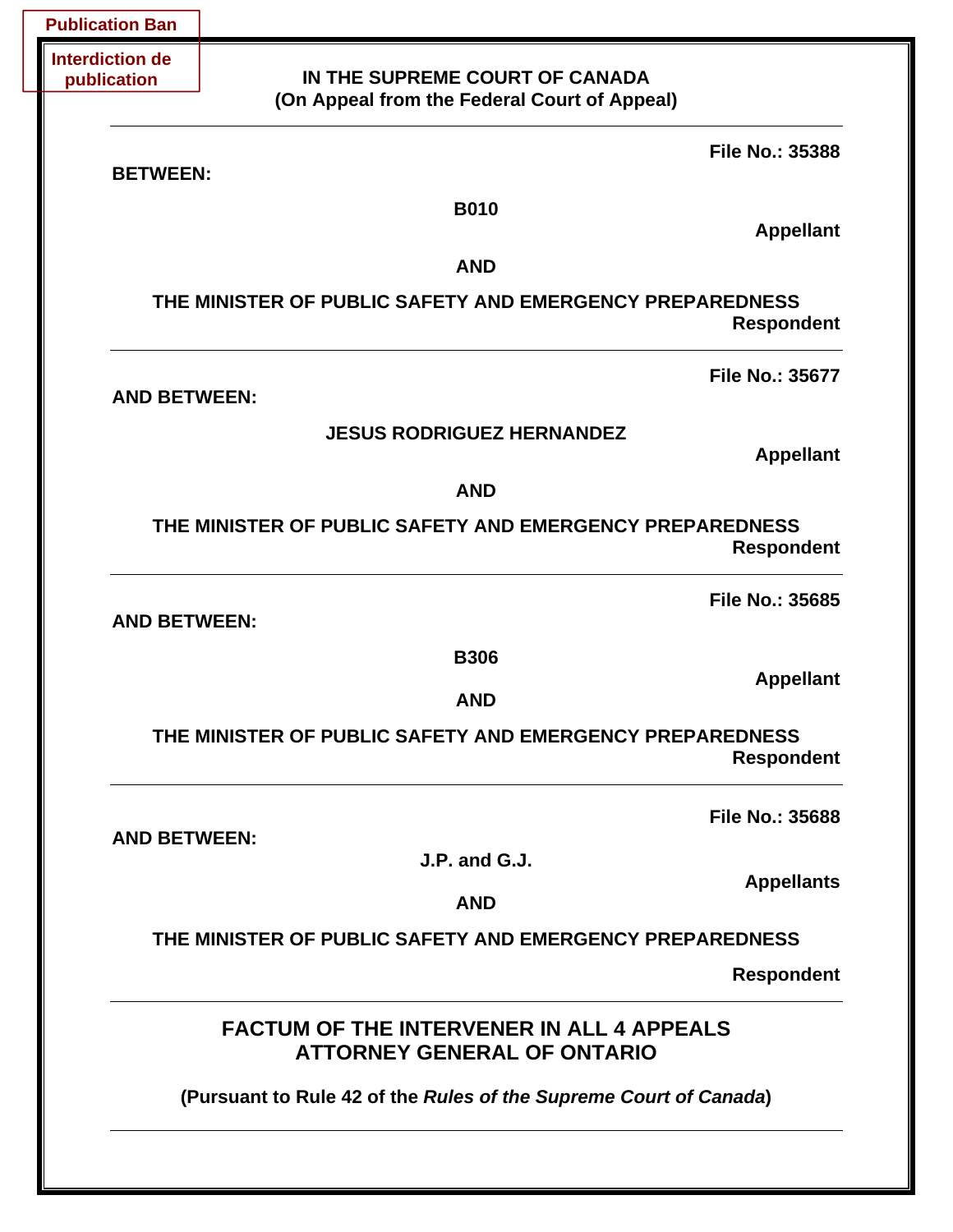## **IN THE SUPREME COURT OF CANADA (On Appeal from the Federal Court of Appeal)**

**Court File No.: 35388** 

**AND BETWEEN:** 

**B010** 

**Appellant (Respondent in Federal Court of Appeal)** 

**AND** 

## **MINISTER OF PUBLIC SAFETY AND EMERGENCY PREPAREDNESS**

**Respondent (Appellant in Federal Court of Appeal)** 

**AND** 

**ATTORNEY GENERAL OF ONTARIO, UNITED NATIONS HIGH COMMISSIONER FOR REFUGEES, CANADIAN COUNCIL FOR REFUGEES, CANADIAN ASSOCIATION OF REFUGEE LAWYERS, AMNESTY INTERNATONAL (CANADIAN SECTION, ENGLISH BRANCH), DAVID ASPER CENTRE FOR CONSTITUTIONAL RIGHTS** 

**Interveners** 

**Court File No.: 35677** 

**AND BETWEEN:** 

**JESUS RODRIGUEZ HERNANDEZ** 

**Appellant (Respondent in Federal Court of Appeal)** 

**AND** 

## **MINISTER OF PUBLIC SAFETY AND EMERGENCY PREPAREDNESS**

**Respondent (Appellant in Federal Court of Appeal)** 

**AND** 

**ATTORNEY GENERAL OF ONTARIO, UNITED NATIONS HIGH COMMISSIONER FOR REFUGEES, CANADIAN COUNCIL FOR REFUGEES, CANADIAN ASSOCIATION OF REFUGEE LAWYERS, AMNESTY INTERNATONAL (CANADIAN SECTION, ENGLISH BRANCH), DAVID ASPER CENTRE FOR CONSTITUTIONAL RIGHTS, CANADIAN CIVIL LIBERTIES ASSOCIATION** 

**Interveners**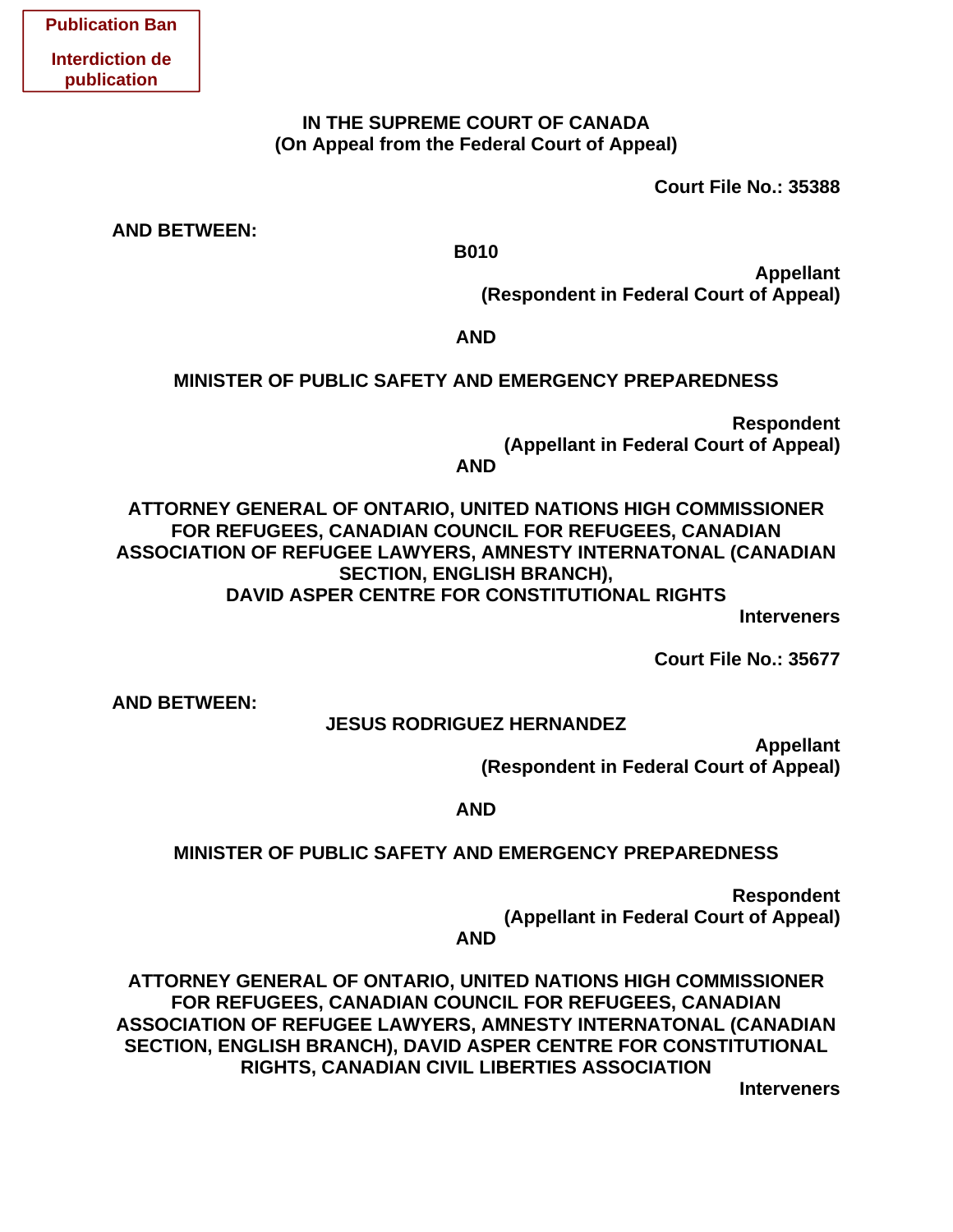## **IN THE SUPREME COURT OF CANADA (On Appeal from the Federal Court of Appeal)**

**Court File No.: 35685** 

**AND BETWEEN:** 

**B306** 

**Appellant (Respondent in Federal Court of Appeal)** 

**AND** 

## **MINISTER OF PUBLIC SAFETY AND EMERGENCY PREPAREDNESS**

**Respondent (Appellant in Federal Court of Appeal)** 

**AND** 

**ATTORNEY GENERAL OF ONTARIO, UNITED NATIONS HIGH COMMISSIONER FOR REFUGEES, CANADIAN COUNCIL FOR REFUGEES, CANADIAN ASSOCIATION OF REFUGEE LAWYERS, AMNESTY INTERNATONAL (CANADIAN SECTION, ENGLISH BRANCH), DAVID ASPER CENTRE FOR CONSTITUTIONAL RIGHTS, CANADIAN CIVIL LIBERTIES ASSOCIATION** 

**Interveners**

**Court File No.: 35688** 

**BETWEEN:** 

**J.P. and G.J.** 

**Appellants (Respondents in Federal Court of Appeal)** 

**AND** 

## **MINISTER OF PUBLIC SAFETY AND EMERGENCY PREPAREDNESS**

**Respondent (Appellant in Federal Court of Appeal)** 

**AND** 

**ATTORNEY GENERAL OF ONTARIO, UNITED NATIONS HIGH COMMISSIONER FOR REFUGEES, CANADIAN COUNCIL FOR REFUGEES, CANADIAN ASSOCIATION OF REFUGEE LAWYERS, AMNESTY INTERNATONAL (CANADIAN SECTION, ENGLISH BRANCH), DAVID ASPER CENTRE FOR CONSTITUTIONAL RIGHTS, CANADIAN CIVIL LIBERTIES ASSOCIATION** 

**Interveners**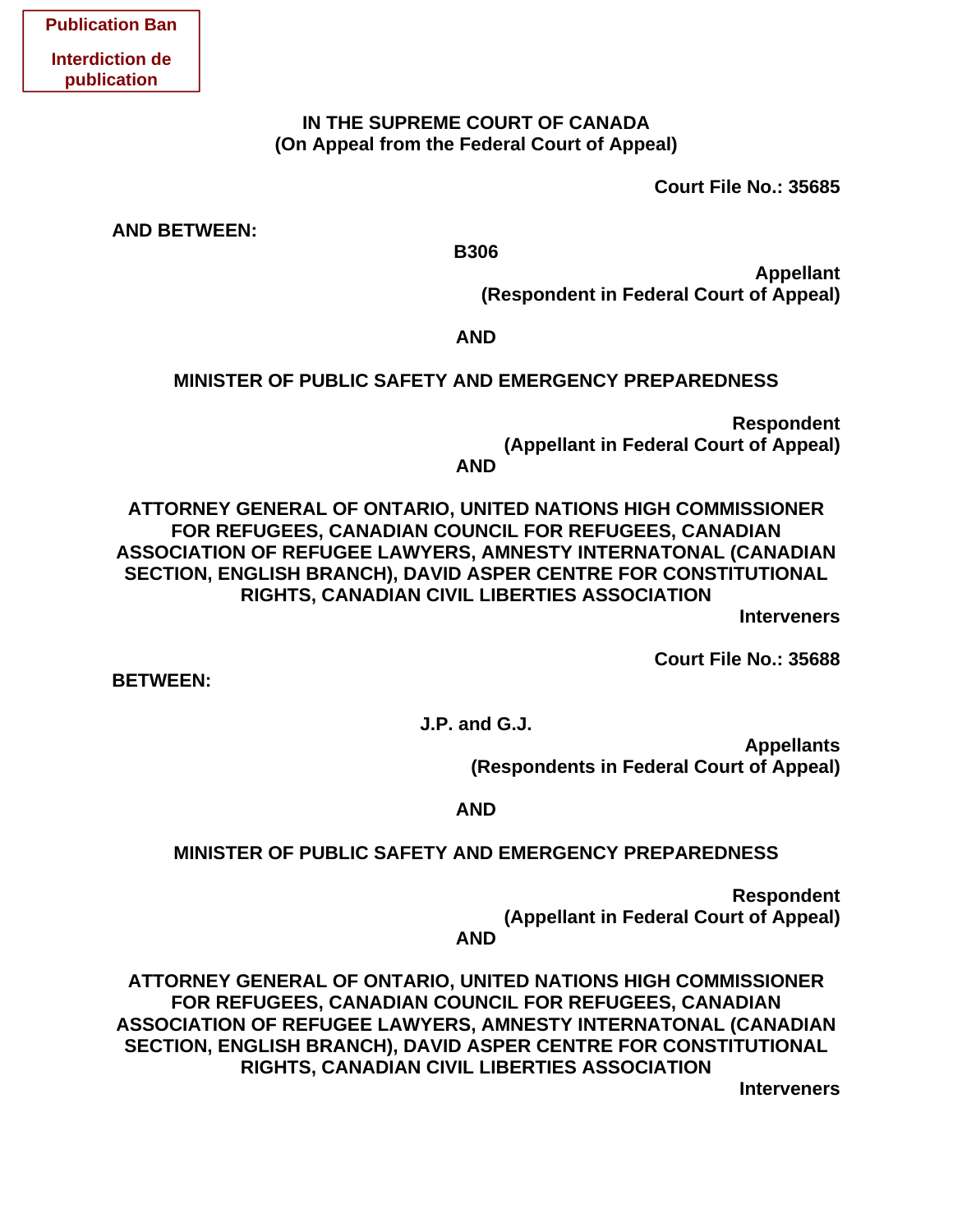#### **Publication Ban**

**Interdiction de publication**

#### **ATTORNEY GENERAL OF ONTARIO**

Constitutional Law Branch 720 Bay Street, 4th Floor Toronto, ON M7A 2S9 Fax: 416-326-4015

**Hart M. Schwartz** – LSUC No. 23884S Tel: (416) 326-4456 E-mail: Hart.Schwartz@ontario.ca

**Padraic Ryan** – LSUC No. 61687J Tel: (416) 326-0131 E-mail: Padraic.Ryan@ontario.ca

Counsel for the Intervener, Attorney General of Ontario

## **TO:**

Waldman & Associates 281 Eglinton Avenue East Toronto, ON M4P 1L3

## **Lorne Waldman**

Tel: (416) 482-6501 Fax: (416) 489-9618 E-mail: lorne@lornewaldman.ca

Counsel for the Appellant, J.P.

#### **BURKE-ROBERTSON**

441 MacLaren Street, Suite 200 Ottawa, ON K2P 2H3

#### **Robert E. Houston**, **Q.C.**

Tel: (613) 236-9665 Fax: (613) 235-4430 E-mail: rhouston@burkerobertson.com

Agent for the Intervener, Attorney General of Ontario

**ORIGINAL TO: THE REGISTRAR**  Supreme Court of Canada 301 Wellington Street Ottawa, ON K1A 0J1

#### **J.P.**

Gowling Lafleur Henderson LLP 2600 – 160 Elgin St., P.O.Box 466, Stn "D" Ottawa, ON K1P 1C3

#### **D. Lynne Watt**

Tel: (613) 786-8695 Fax: (613) 783-3509 E-mail: lynne.watt@gowlings.com

Agent for the Appellant, J.P.

## **G.J.**

 Gowling Lafleur Henderson LLP 2600 – 160 Elgin St., P.O.Box 466, Stn "D" Ottawa, ON K1P 1C3

#### **Henry S. Brown, Q.C.**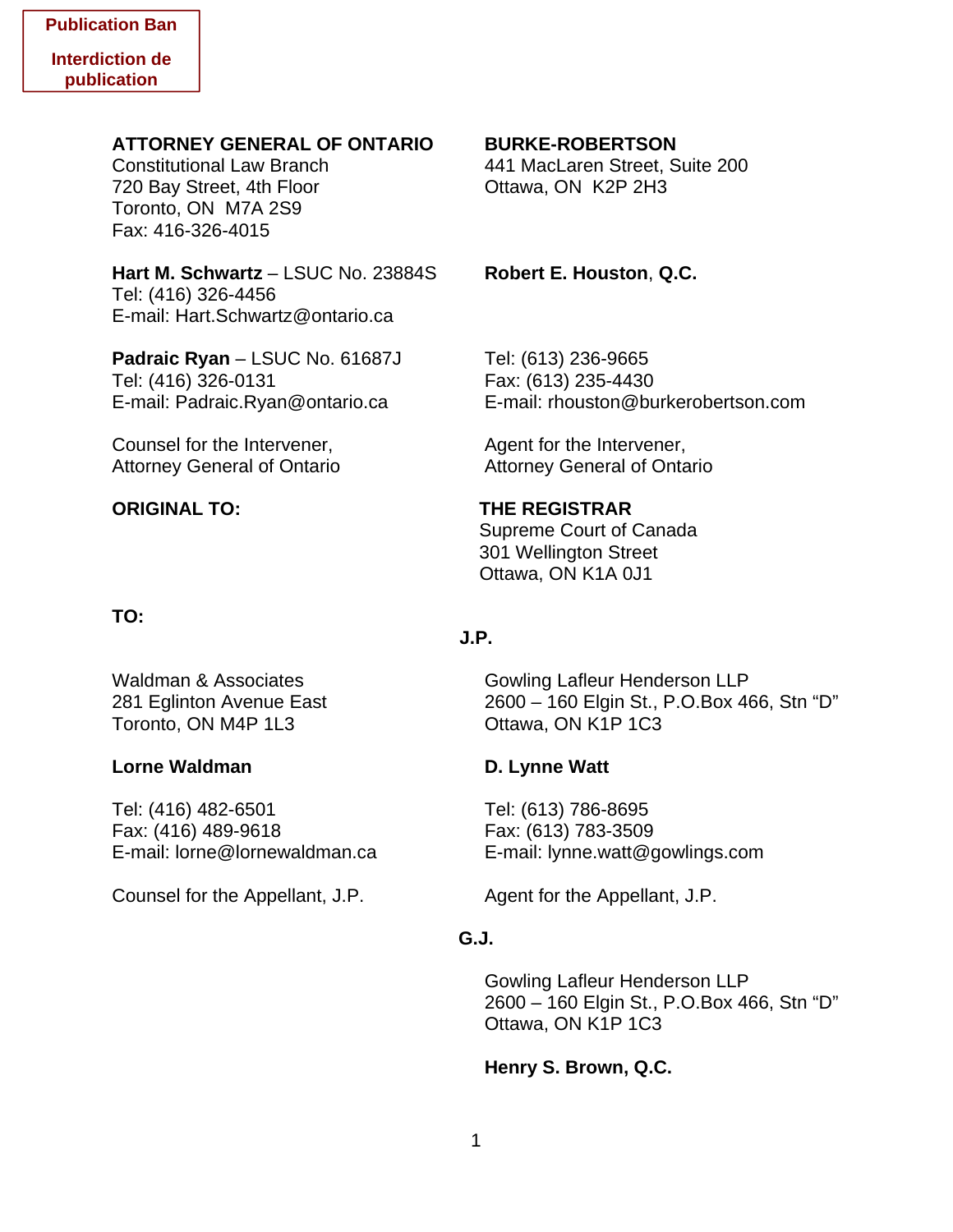#### **Publication Ban**

#### **Interdiction de publication**

Tel: (613) 233-1781 Fax: (613) 788-3433 E-mail: henry.brown@gowlings.com

Agent for the Appellant, G.J.

#### **B306**

Community Legal Services-Ottawa **Carleton** 1 Nicholas St. Suite 422 Ottawa, ON K1N 7B7

## **Michael Bossin**

Tel: (613) 241-7008 Ext. 224 Fax: (613) 241-8680 E-mail: bossinm@lao.on.ca

Agent for the Appellant, B306

## **JESUS RODRIGUEZ HERNANDEZ**

596 St. Claire Ave. West Toronto, ON M6C 1A6

31 Prince Arthur Avenue Toronto, ON M4Y 1W6

Tel: (416) 963-4488 Ext. 135

Counsel for the Appellant, B306

E-mail: raoul@boulakia.ca

**Raoul Boulakia** 

Fax: (416) 960-5456

#### **Ronald Poulton**

Tel: (416) 653-9900 Ext. 232 Fax: (416) 653-1036

Counsel for the Appellant, Jesus Rodriguez Hernandez

South Ottawa Community Legal Services 406 – 1355 Bank Street Ottawa, ON K1S 0X2

#### **Jean Lash**

Tel: (613) 733-0140 Fax: (613) 733-0401 E-mail: lashj@lao.on.ca

Agent for the Appellant, Jesus Rodriguez Hernandez

#### **B010**

Legal Services Society 400 – 510 Burrard Street Vancouver, BC V6C 3A8

**Rod H.G. Holloway Erica Olmstead Maria Sokolova** 

Gowling Lafleur Henderson LLP 2600 – 160 Elgin St., P.O.Box 466, Stn "D" Ottawa, ON K1P 1C3

#### **D. Lynne Watt**

Tel: (613) 786-8695 Fax: (613) 783-3509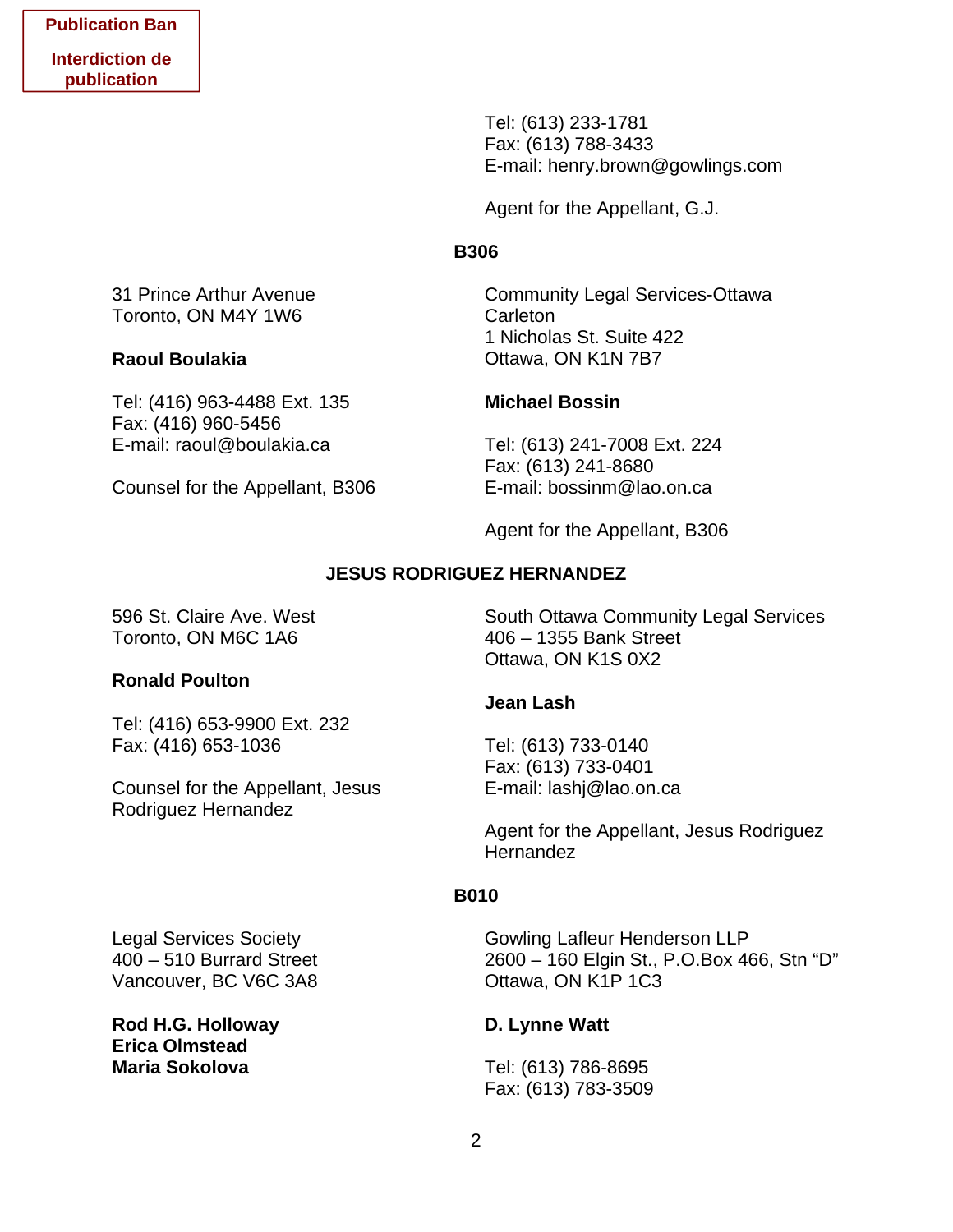> Tel: (604) 601-6078 Fax: (604) 682-0956

E-mail: lynne.watt@gowlings.com

Agent for the Appellant, B010

Counsel for the Appellant, B010

# **MINISTER OF PUBLIC SAFETY AND EMERGENCY PREPAREDNESS**

Attorney General of Canada Suite 3400, Box 36, 130 King Street West Toronto, ON M5X 1K6

## **Marianne Zoric François Joyal Gail Norah Dorcine Banafsheh Sokhansanj**

Attorney General of Canada 50 O'Connor Street Suite 500, Room 557 Ottawa, ON K1A 0H8

# **Christopher M. Rupar**

Tel: (613) 670-6290 Fax: (613) 954-1920 E-mail: christopher.rupar@justice.gc.ca

Tel: (416) 954-8046 Fax: (416) 954-8982 E-mail: Marianne.zoric@justice.gc.ca

Counsel for the Respondent, Minister of Public Safety and Emergency **Preparedness** 

Agent for the Respondent, Minister of Public Safety and Emergency Preparedness

# **UNITED NATIONS HIGH COMMISSIONER FOR REFUGEES**

Torys LLP Suite 3000, Maritime Life Tower P.O. Box 270, Toronto-Dominion Centre Toronto, ON M5K 1N2

**John Terry Ryan Lax Rana R. Khan** 

Tel: (416) 865-8245 Fax: (416) 865-7380 E-mail: jterry@torys.com

Counsel for the Intervener, United Nations High Commissioner for Refugees

Gowling Lafleur Henderson LLP 160 Elgin Street, Suite 2600 Ottawa, ON K1P 1C3

# **Jeffrey W. Beedell**

Tel: (613) 786-0171 Fax: (613) 788-3587 E-mail: jeff.beedell@gowlings.com

Agent for the Intervener, United Nations High Commissioner for Refugees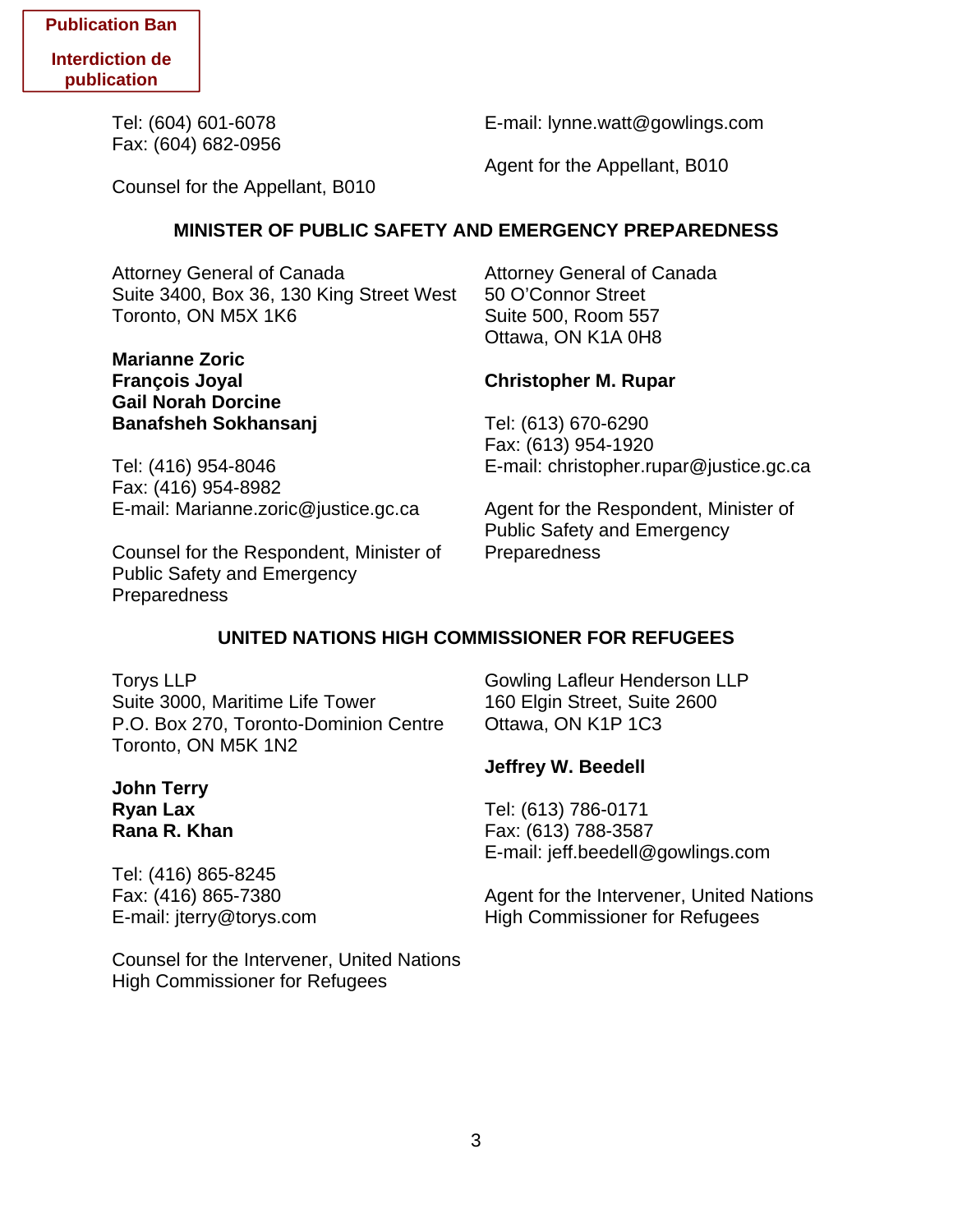#### **Publication Ban**

#### **Interdiction de publication**

# **CANADIAN COUNCIL FOR REFUGEES**

Refugee Law Office 20 Dundas Street West, Suite 202 Toronto, ON M5G 2H1

## **Catherine Bruce Angus Grant Laura Best**

Tel: (416) 977-8111 Fax: (416) 977-5567 E-mail: brucec@lao.on.ca

Counsel for the Intervener, Canadian Council for Refugees

Clinique Juridique Francophone de l'est d'Ottawa 290 Dupuis Street Ottawa, ON K1L 1A2

## **Martine Cétoute**

Tel: (613) 744-2892 Ext. 1114 Fax: (613) 744-3960 E-mail: cetoutem@lao.on.ca

Agent for the Intervener, Canadian Council for Refugees

## **CANADIAN ASSOCIATION OF REFUGEE LAWYERS**

Refugee Law Office 20 Dundas Street West, Suite 202 Toronto, ON M5G 2H1

## **Andrew J. Brouwer**

Tel: (416) 977-8111 Ext. 7139 Fax: (416) 977-5567 E-mail: brouwea@lao.on.ca

Counsel for the Intervener, Canadian Association of Refugee Lawyers

73 Albert Street, Ground Floor Ottawa, ON K1P 1E3

## **Karima Karmali**

Legal Aid Ontario

Tel: (613) 238-7931 Ext. 59 Fax: (613) 238-3410

Agent for the Intervener, Canadian Association of Refugee Lawyers

## **AMNESTY INTERNATIONAL (CANADIAN SECTION, ENGLISH BRANCH)**

Community Legal Services-Ottawa Carleton 1 Nicholas Street, Suite 422 Ottawa, ON K1N 7B7

**Michael Bossin Laïla Demirdache Chantal Tie** 

Tel : (613) 241-7008 Ext. 224 Fax : (613) 241-8680 E-mail : bossinm@lao.on.ca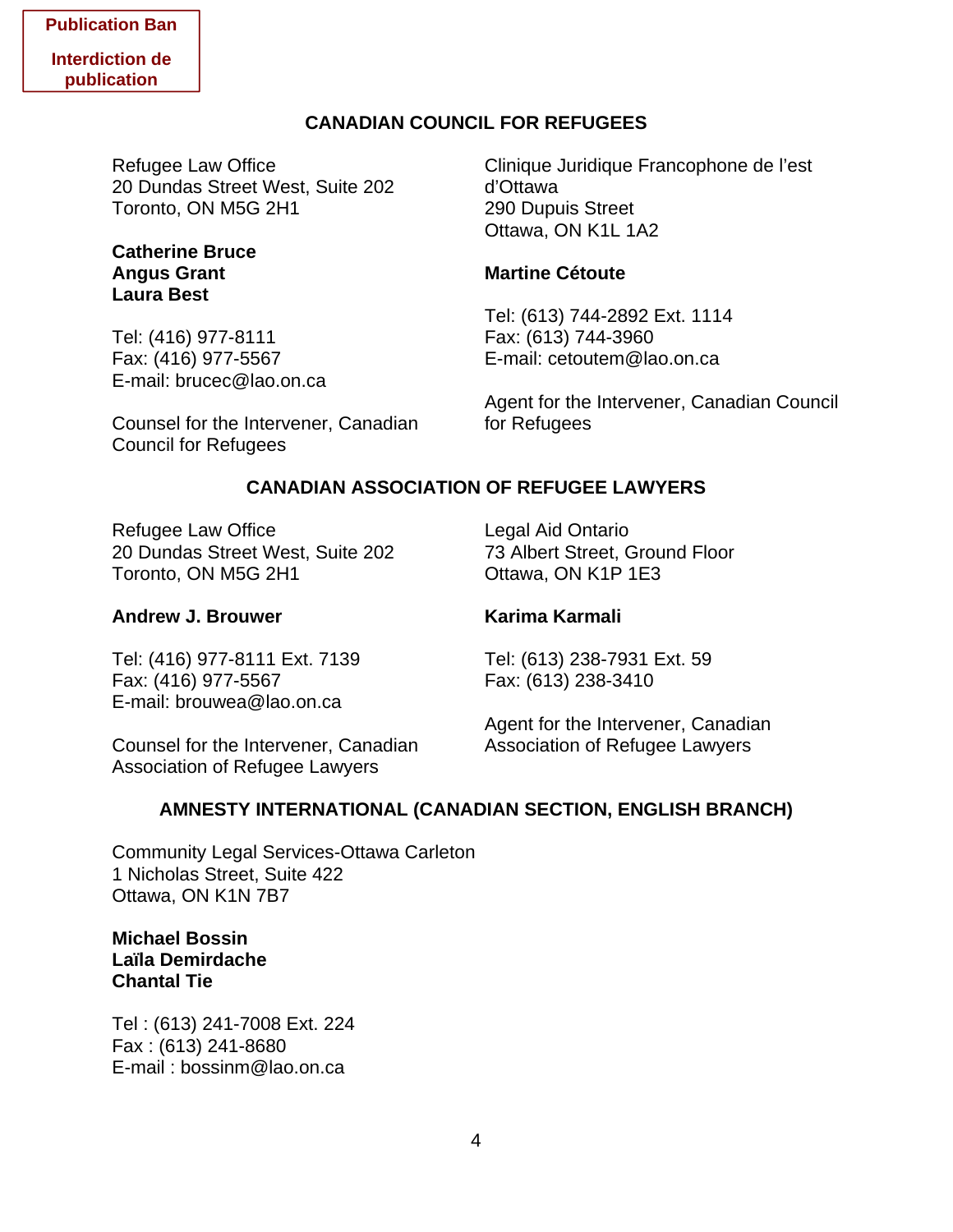#### **Publication Ban**

**Interdiction de publication**

> Counsel for the Intervener, Amnesty International (Canadian Section, English Branch)

## **DAVID ASPER CENTRE FOR CONSTITUTIONAL RIGHTS**

Jackman Nazami & Associates 526 St. Clair Avenue West, Unit 3 Toronto, ON M6C 1A6

## **Barbara Jackman Audrey Macklin**

Tel: (416) 653-9964 Fax: (416) 653-1036 E-mail: barb@bjackman.com

Centre for Constitutional Rights

Norton Rose Fulbright Canada LLP 45 O'Connor Street Ottawa, ON K1P 1A4

## **Martha A. Healey**

Tel: (613) 780-8638 Fax: (613) 230-5459 E-mail: martha.healey@nortonrose.com

Agent for the Intervener, David Asper Centre for Constitutional Rights

## **CANADIAN CIVIL LIBERTIES ASSOCIATION**

Fasken Martineau DuMoulin LLP 2900 – 550 Burrard Street Vancouver, BC V6C 0A3

Counsel for the Intervener, David Asper

Fasken Martineau DuMoulin LLP 55 Metcalfe Street, Suite 1300 Ottawa, ON K1P 6L5

## **Andrew I. Nathanson Gavin R. Cameron**

Tel: (604) 631-4908 Fax: (604) 631-3232

Counsel for the Intervener, Canadian Civil Liberties Association

#### **Yael Wexier**

Tel: (613) 236-3882 Fax: (613) 230-6423 E-mail: ywexier@fasken.com

Agent for the Intervener, Canadian Civil Liberties Association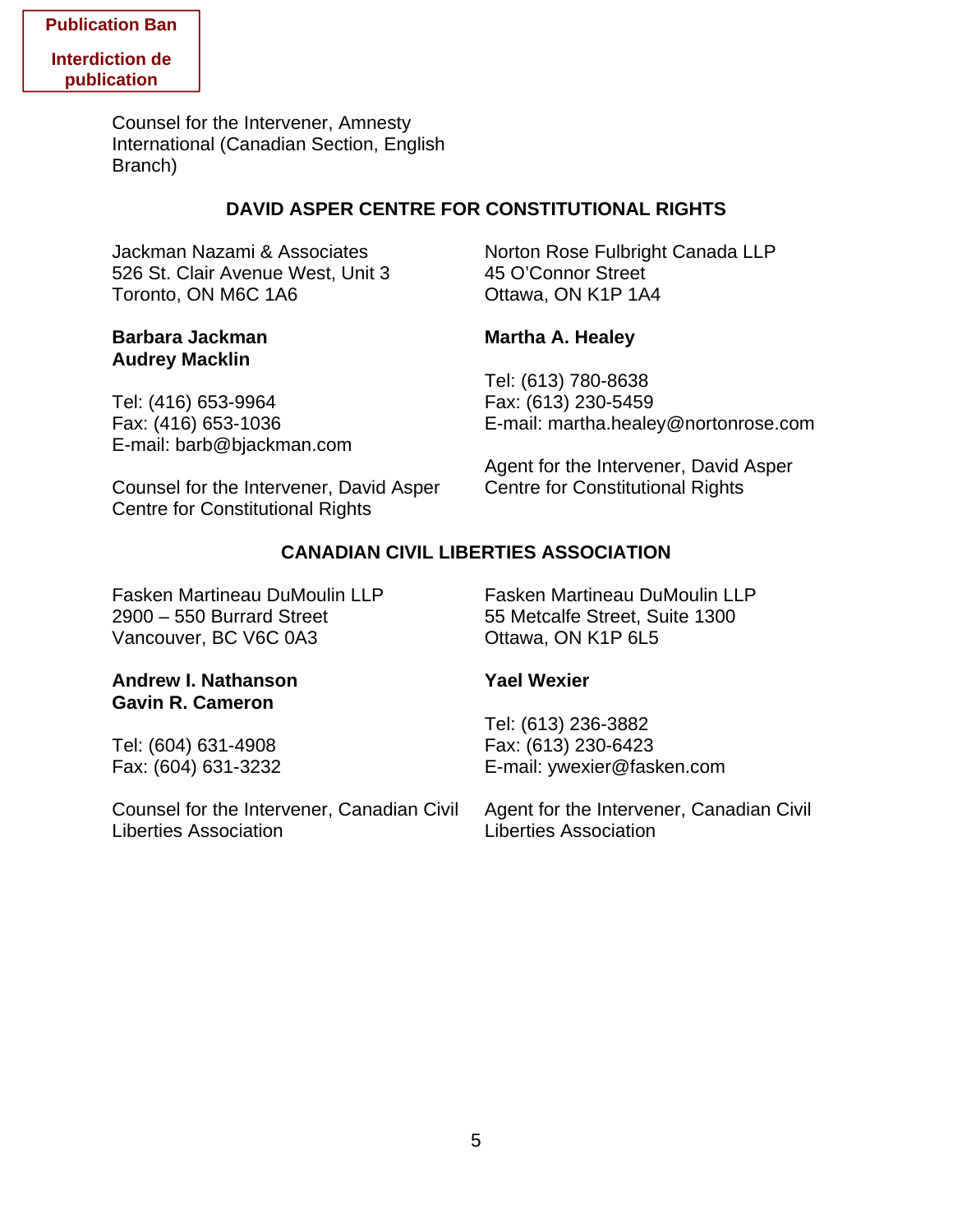# **Table of Contents**

| Part II: Ontario's Response to the Questions Raised by the Appellants              |  |  |
|------------------------------------------------------------------------------------|--|--|
|                                                                                    |  |  |
| The Current Clear Tests for Determining Whether "Security of the Person" Has<br>Α. |  |  |
| B.<br>The Lack of Clarity and Inherent Problems with the Appellants' Proposed      |  |  |
| C.                                                                                 |  |  |
| D.                                                                                 |  |  |
| Е.<br>Interim Release, Detention and Attending at Mandatory Interviews: The Impact |  |  |
| F.<br>Proposed Approaches for Finding that the Psychological Threshold for a       |  |  |
|                                                                                    |  |  |
|                                                                                    |  |  |
|                                                                                    |  |  |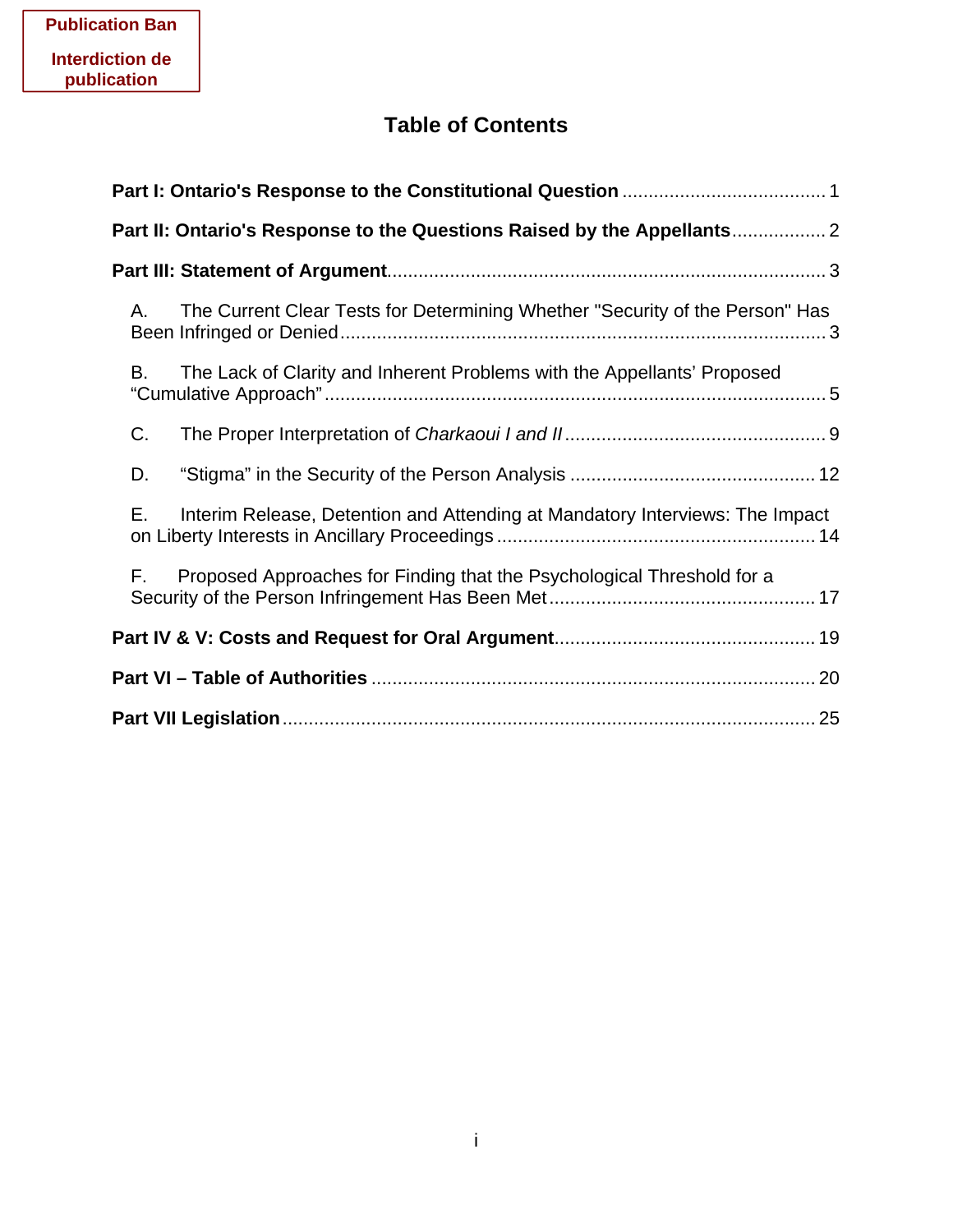**Publication Ban Interdiction de publication**

 $\overline{a}$ 

#### **Part I: Ontario's Response to the Constitutional Question**

1. Legal tests should provide clarity and a substantial degree of certainty and predictability. They afford helpful guidance to lower courts, counsel advising clients, government departments, regulatory agencies and members of the public. The importance of clarity and predictability has been stressed by this Court on a number of occasions, in the context of both constitutional and non-constitutional legal issues.<sup>1</sup> This role is particularly salient when the Court is required to interpret the abstract language of the *Charter*. 2

2. The Court's prior jurisprudence for determining where there has been a deprivation of liberty or security of the person under section 7 of the *Charter* has, to date, achieved this goal. In contrast, the proposed "cumulative" approach advanced by the Appellants would introduce tremendous uncertainty, constitutionalize ordinary civil and regulatory proceedings and, in doing so, vastly overshoot section 7's purpose. Such a test would provide no guidance regarding which factors are to be combined, and which excluded, the weight to be given to each factor nor how to measure the impact of the cumulative factors on a reasonable person in the *Charter* claimant's circumstances. Accordingly, Ontario submits that the Constitutional Question should be answered in the negative. Section 37(1)(b) of the *Immigration and Refugee Protection Act,* S.C. 2001, c. 27, (IRPA) does not engage, let alone infringe, section 7 of the *Charter*.

<sup>1</sup> *R. v. Gardiner*, [1982] 2 S.C.R. 368 at 397 per Dickson J. (as he then was); *Minister of Indian Affairs v. Ranville et al.*, [1982] 2 S.C.R. 518 at 527-528; *R. v. Bernard*, [1988] 2 S.C.R. 833 at 858; *Tolofson v. Jensen*, [1994] 3 S.C.R. 1022 at 1061-1062; *Winnipeg Child and Family Services (Northwest Area) v. G. (D.F.),* [1997] 3 S.C.R. 925 at para. 134; *Reference re Secession of Quebec*, [1998] 2 S.C.R. 217 at para.

<sup>53.</sup>  2 Ronald Dworkin, *Taking Rights Seriously* (Cambridge: Harvard University Press, 1977), ch. 4 "Hard Cases" at 81- 130; Frederick Schauer, "Easy Cases" (1989) 58 S. Cal. L. Rev. 399 at 412-413. See also: Henry M. Hart, Jr., "The Supreme Court 1958 Term" (1959) 73 Harv. L. Rev. 84 at 96.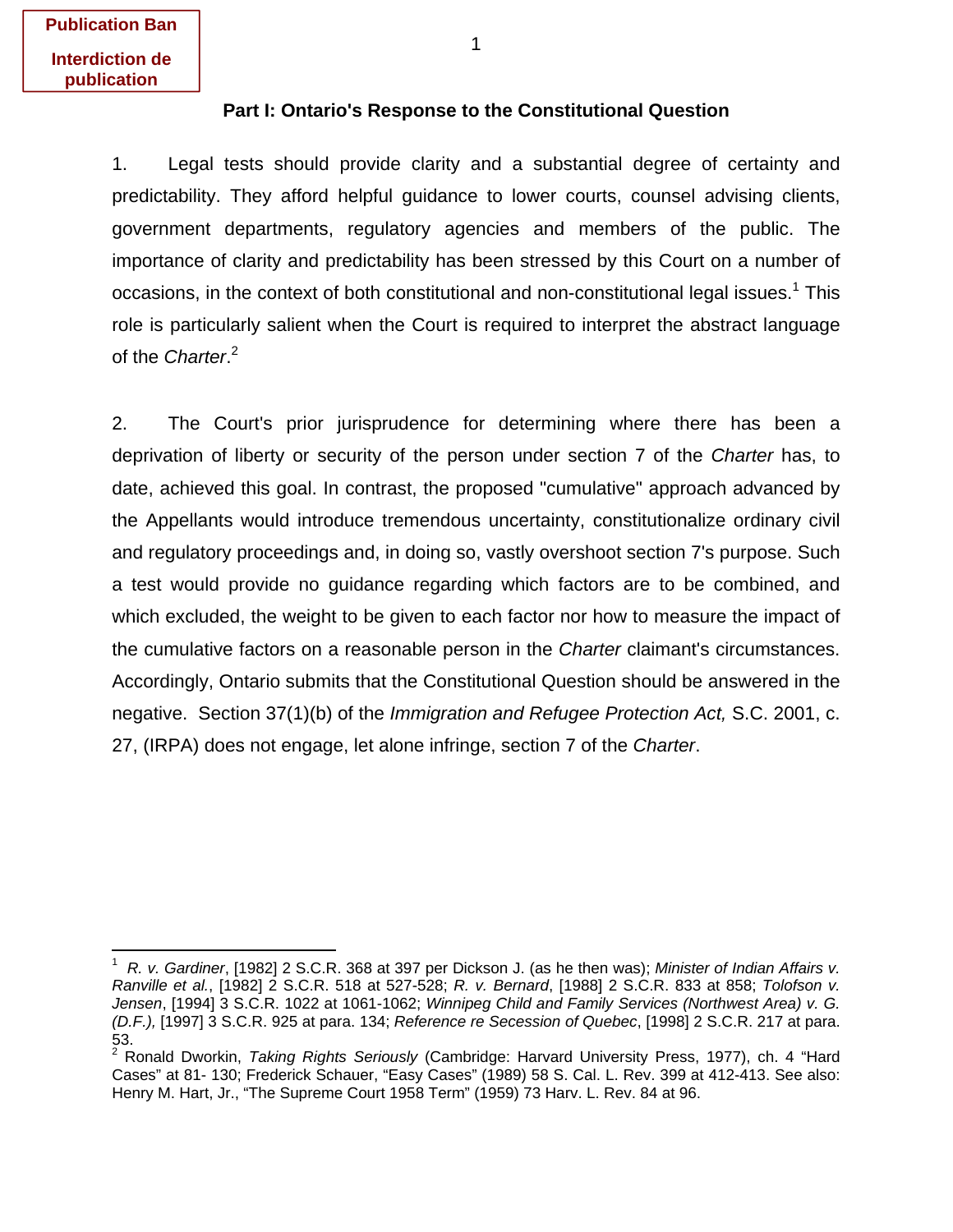| <b>Publication Ban</b> |
|------------------------|
| Interdiction de        |
| publication            |

 $\overline{a}$ 

## **Part II: Ontario's Response to the Questions Raised by the Appellants**

3. The "cumulative" approach proposed by the Appellants for determining whether there has been a deprivation of liberty or security of the person under section 7 of the *Charter* should be rejected by this Honourable Court. Ontario makes four main points:

- The cumulative approach would markedly expand the ambit of the security of the person protection. It would encompass all civil and administrative proceedings where, at a later stage, there may be penal or severe outcomes. To permit potential future consequences to be infused into and become part of current proceedings provides a gateway for corporate, commercial and economic interests to gain constitutional protection.
- Dignity and reputation are not themselves self-standing *Charter* rights, as this Court held in *Blencoe*.<sup>3</sup> The fact that foreign nationals may experience stigma or indignity from a finding that they have engaged in people smuggling is an insufficient basis to ground a security of the person claim.
- Neither *Charkoui I* or *II* stand for the proposition that every aspect of the IRPA engages section 7. Only those statutory provisions (or the particular exercise of a statutory discretion) that directly engage liberty or security of the person interests, such as interim detention/release or a pre-removal risk assessment decision under the IRPA, should be directly challenged and considered under section 7.
- The threshold of serious state-imposed psychological stress should be established through objective evidence led at first instance. The analytical framework of a reasonable person in the claimant's circumstances should be employed. Applying that test a reasonable foreign national, fully apprised of the ability to seek further protection from removal after a section 37(1)(b) inadmissibility finding would not meet the objective threshold of having a sufficiently serious and profound effect on psychological integrity.
- 4. Ontario takes no position with respect to the facts of these cases.

<sup>3</sup> *Blencoe v. British Columbia (Human Rights Commission),* 2000 SCC 44 at para. 80.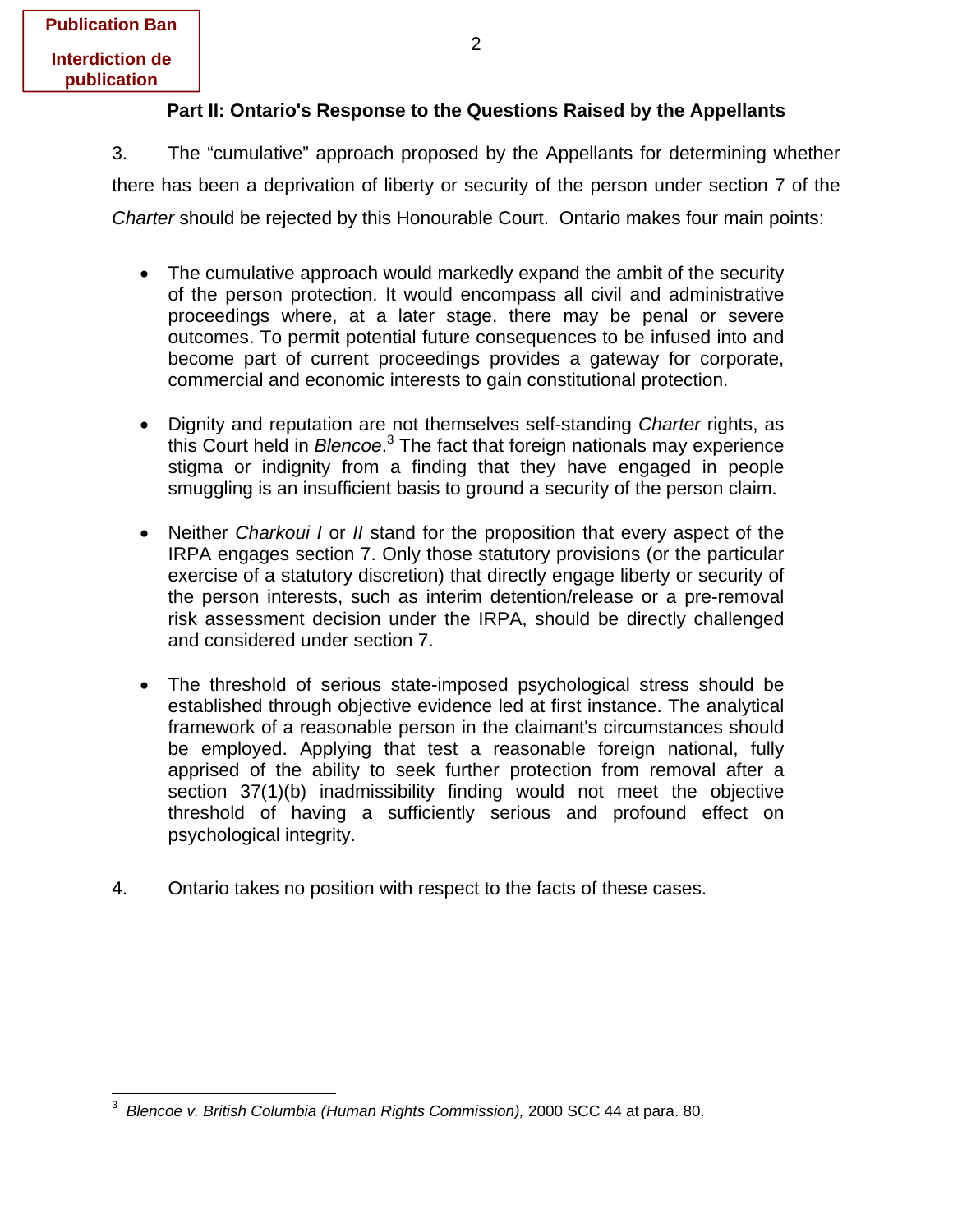**Publication Ban Interdiction de publication**

#### **Part III: Statement of Argument**

## **A. The Current Clear Tests for Determining Whether "Security of the Person" Has Been Infringed or Denied**

5. This Court has set clear and accessible legal tests to address the two dimensions to the right to security of the person: the physical and the psychological. The physical dimension is engaged when state action may lead to bodily harm. For example, in *R. v. Morgentaler* restrictions and hurdles created by the state for access to abortion services for women placed the health of those women at grave risk.<sup>4</sup> In *Chaoulli v. Quebec* the risk to health arising from delayed surgery due in part to the government's prohibition on private health insurance was held to engage the the right to security of the person.<sup>5</sup> In *Insite,* the Court held that preventing access to health care by removing authority to supply a safe injection site also constitutes a deprivation of security of the person.<sup>6</sup>

6. The psychological dimension has also been clearly defined. In *Blencoe,* the Court held that stress and anxiety could meet the threshold for the physical dimension, but only if two requirements were met: (a) the stress was serious, and (b) it was imposed by the state.<sup>7</sup> In deciding whether the stress is "serious" the Court has imposed an objective test. The stress must have a serious and profound effect on a reasonable person's psychological integrity. This need not rise to the level of nervous shock or psychiatric illness, but must be greater than ordinary stress or anxiety. Indeed, in the seminal case setting out this test this Court gave a particular warning that the level not be set so as to encompass a wide range of civil and regulatory conduct. In *New Brunswick (Minister of Health and Community Services) v. G. (J.)*, Lamer J., as he then was, stated:

It is clear that the right to security of the person does not protect the individual from the ordinary stresses and anxieties that a person of reasonable sensibility would suffer as a result of government action. If the right were interpreted with such broad sweep, **countless government initiatives** could be challenged on

 $\overline{a}$ 

<sup>4</sup> *R. v. Morgentaler*, [1988] 1 S.C.R. 30 at 59, 105-106.

 $^6$  Canada (Attorney General) v. PHS Community Services Society, 2011 SCC 44 at paras. 91-93 [Insite].  $^7$  Blencoe, supra at para. 57.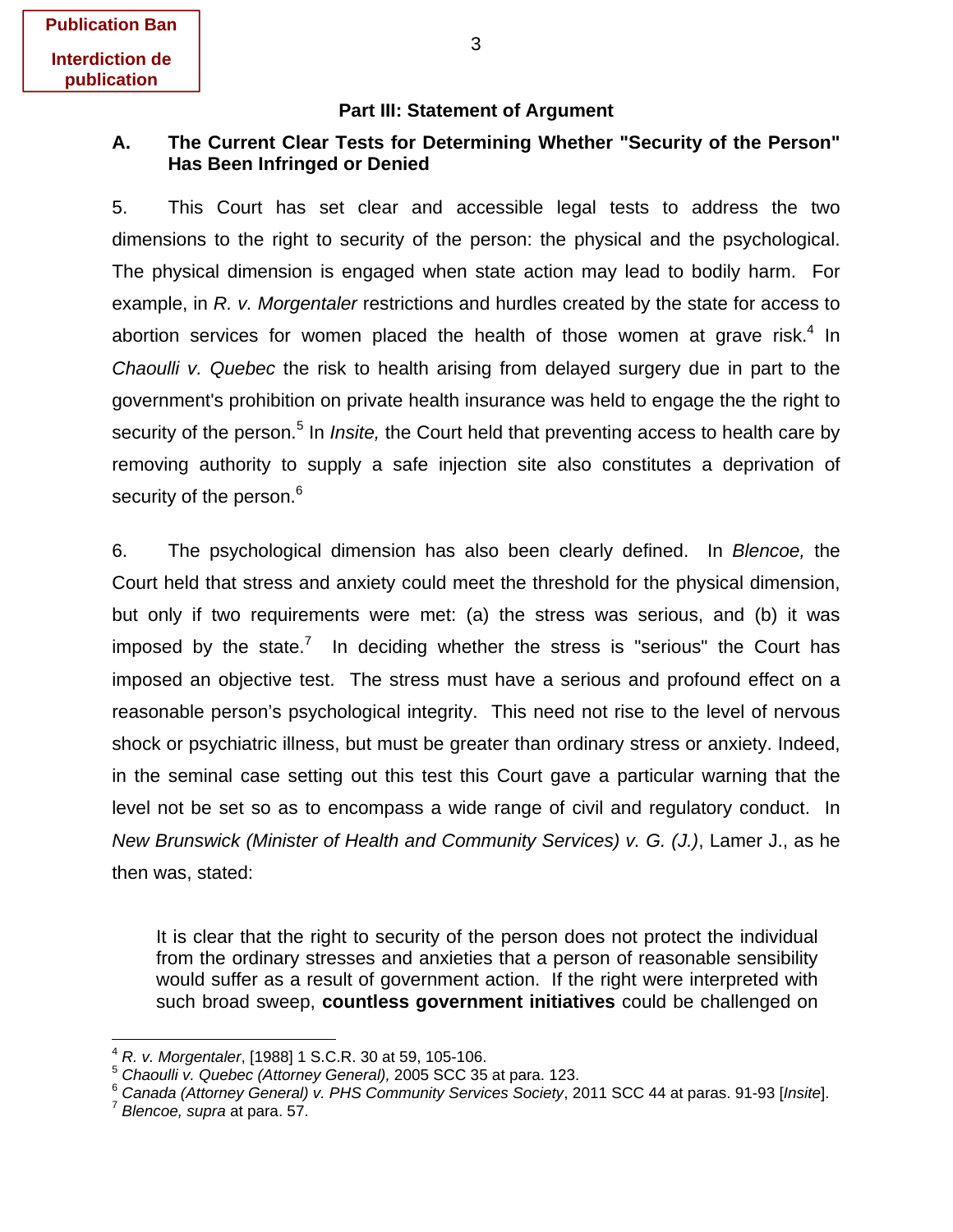1

the ground that they infringe the right to security of the person, massively expanding the scope of judicial review, and, in the process, trivializing what it means for a right to be constitutionally protected.<sup>8</sup> [emphasis added]

Ontario submits that the "countless government initiatives" referred to in this paragraph includes most administrative and civil legal regimes. The initial determination of one's ability to remain in Canada should also be counted as such a "government initiative".

7. Despite their significance to the individual as well as the resultant stresses and anxieties, courts have consistently excluded from the scope of section 7 most administrative, civil, professional discipline, and regulatory proceedings (or measures that impact on one's job or ability to make a living). In part, this is due to the recognition that to do so would effectively permit property or economic rights to come within the protection of section 7 under the guise of psychological tension, stress and anxiety inherent in such proceedings. In *Irwin Toy v. Québec (Attorney General)* this Court noted that property rights were deliberately excluded from section 7 of the *Charter*.<sup>9</sup> As Professor Hogg commented, to allow rights to earn income, pursue business interests, practice a profession, trade or calling to obtain protection would be contrary to the specific rejection of the property rights amendment during the negotiations leading up to the *Charter*'s passage: "[p]roperty, having been shut out of the front door, would enter by the back".<sup>10</sup>

8. In this respect, a long line of cases have held that corporate and commercial rights, including the right to practice a profession, do not qualify for protection under section 7. This is demonstrative of the high degree of predictability provided to lower courts by this Court's guidance in setting a clear security of the person threshold.<sup>11</sup>

<sup>&</sup>lt;sup>8</sup> New Brunswick (Minister of Health and Community Services) v. G.(J.), [1999] 3 S.C.R. 46 at para. 59.<br><sup>9</sup> Irwin Toy v. Québec (Attorney General), [1989] 1 S.C.R. 927 at 1003.

<sup>&</sup>lt;sup>10</sup> Peter W. Hogg, *Constitutional Law of Canada*, 5<sup>th</sup> ed. Supp. (loose-leaf) (Scarborough, Ont: Carswell, 1997), at p. 47-17 to 47-19, cited in *Blencoe, supra* at para. 53.

<sup>1997),</sup> at p. 47-17 to 47-19, cited in *Blencoe, supra* at para. 53. 11 *Clitheroe v. Hydro One Inc.,* [2009] O.J. No. 2689 at para. 77 (Ont. Sup. Ct. J.).) aff'd 2010 ONCA 458; *Tadros v. Peel (Police Services Board),* 2009 ONCA 442 at para. 51; *Mussani v. College of Physicians and Surgeons of Ontario*, [2004] O.J. No. 5176 at paras. 42-44 (C.A.); *Siemans v. Manitoba (Attorney General)*, 2003 SCC 3 at paras. 45-46; *British Columbia Teachers' Federation v. Vancouver School District No. 39,* 2003 BCCA 100 at paras. 201-206; *Assn. of Professional Engineers of Ontario v. Karmash*, [1998] O.J. No. 2161 at para. 4 (Ont. Ct. J. (Gen. Div.)); *A & L Investments Limited et al. v. The Queen*, [1997] O.J. 4199 at paras. 34-35 (C.A.); *Reclamations Systems Inc. v. Rae*, [1996] O.J. No. 133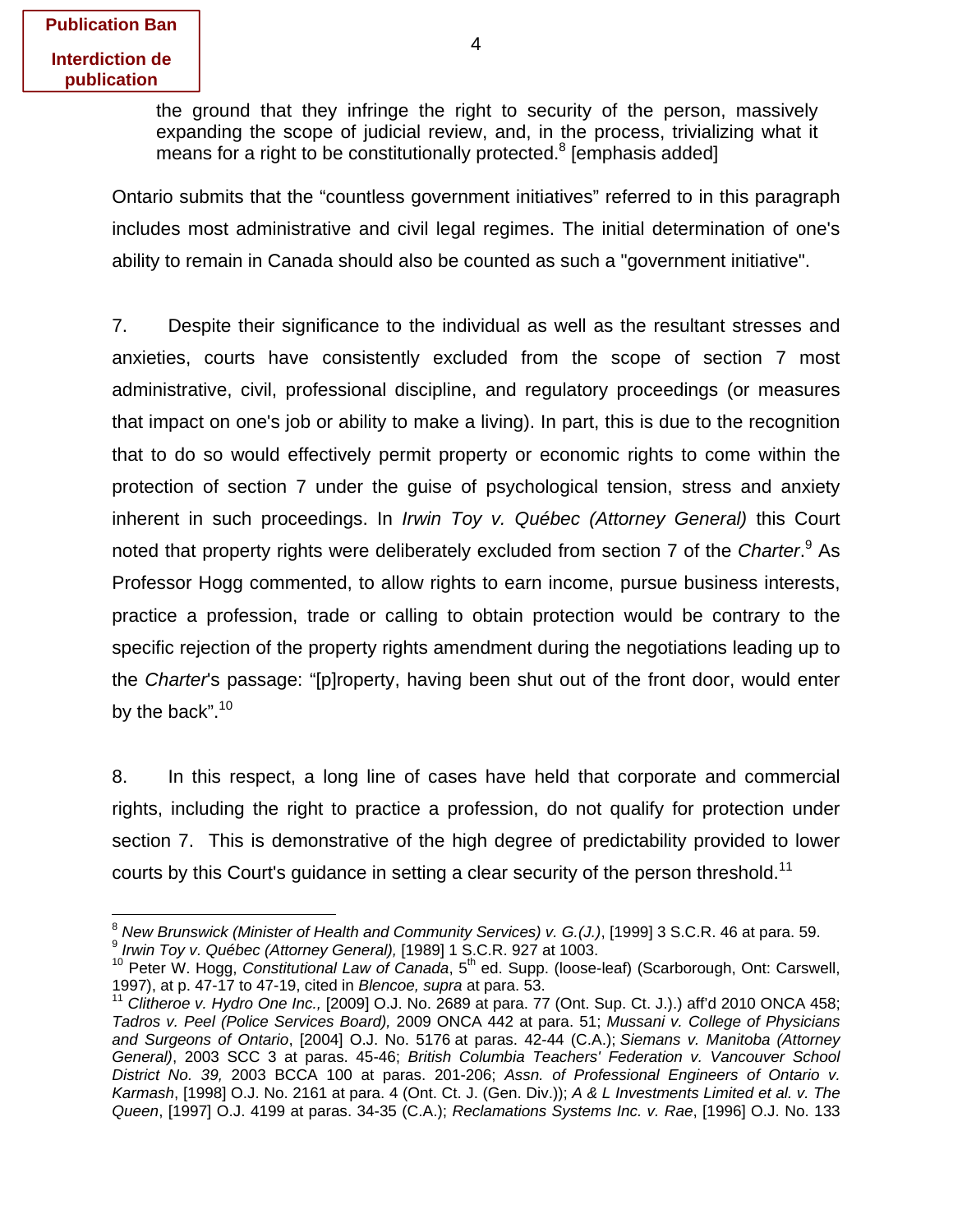$\overline{a}$ 

9. In *G.(J.)* by contrast, the objective test was met by the state imposed psychological stress inherent in Crown wardship proceedings seeking the removal of a child from parental custody. The Court held that this constituted a serious interference with the parent's psychological integrity. First, it involved a gross intrusion into a private and intimate sphere through the severing of the bond between parent and child. Second, the parent is stigmatized as "unfit" when relieved of custody by the state.<sup>12</sup>

## **B. The Lack of Clarity and Inherent Problems with the Appellants' Proposed "Cumulative Approach"**

10. The Appellants (and interveners) advance the argument that the Court should not look, in isolation, at the constitutional validity of the inadmissibility provision found in section 37(1)(b) of the IRPA. This provision deems a person inadmissible to Canada on grounds of organized criminality for engaging in people smuggling. The section 37(1)(b) process, in and of itself, only determines a person's legal status in Canada. In this regard it is nominally unremarkable. Numerous civil proceedings determine a person's eligibility for, or status regarding, a benefit, service, program, occupation, calling or trade. The Appellants argue, however, that the Court should look at the potential consequences of this ineligibility finding, i.e., that it is the "cumulative impact" on the Appellants of the state's actions, "when considered as a whole".<sup>13</sup>

at paras. 78-80 (Ont. Ct. J. (Gen. Div.)); *Walker v. Prince Edward Island,* [1993] P.E.I.J. No. 111 at para. 16 (P.E.I.S.C. (A.D.)), aff'd [1995] 2 S.C.R. 407; *Markandey v. Board of Ophthalmic Dispensers*, [1994] O.J. No. 484 at para. 33 (Ont. Ct. J. (Gen. Div.)); *Kopyto v. Law Society of Upper Canada*, [1993] O.J. No. 2550 (QL) at 12 (Ont. Ct. J. (Gen. Div.)); *Cosyns v. Canada (Attorney General)*, [1992] O.J. No. 91 at paras. 10-17 (Ont. Ct. J. (Div. Ct)); *Reference re ss. 193 and 195.1(1)(c) of the Criminal Code (Man.),*  [1990] 1 S.C.R. 1123 at 1179, per Lamer J.; *Biscotti v. Ontario Securities Commission,* [1990] O.J. No. 1323 at para. 13 (Ont. Div. Ct.), aff'd [1991] O.J. No. 35 (C.A.), leave to appeal to S.C.C. refused, [1991] S.C.C.A. No. 88; *Belhumeur v. Barreau du Québec (Comité de Discipline),* [1988] J.Q. No. 905 at 13 (QL) (Que. C.A.); *R. v. Miles of Music Ltd*., [1989] O.J. No. 391 at para. 21 (C.A.); *Charboneau v. College of Physicians & Surgeons of Ontario,* [1985] O.J. No. 2673 at para. 22 (Ont. H. Ct. J.)<br><sup>12</sup> This threshold is sufficiently high that even in the fundamentally important context of the parent-child

relationship, not all state actions will rise to the level of compromising psychological integrity; Justice Lamer explicitly held in *G.(J.)*, that neither the negligent killing of a child, or conscripting a child into military service met the standard to engage a parent's security of the person (*G.(J.)*, supra at para 63).

<sup>&</sup>lt;sup>13</sup> Appellant J.P.'s factum, para. 97. On the one hand the Appellants claim that the deprivation of their rights to security of the person "are *all* direct consequences of the inadmissibility determination made under s. 37(1)(b)". Yet, they also appear to concede that some of the consequences are, in fact, unconnected. For example, they recognize that "many of these consequences also flowed from the prehearing (i.e., prior to the section 37(1)(b) determination) investigations (see para. 99 of Appellant J.P.'s factum).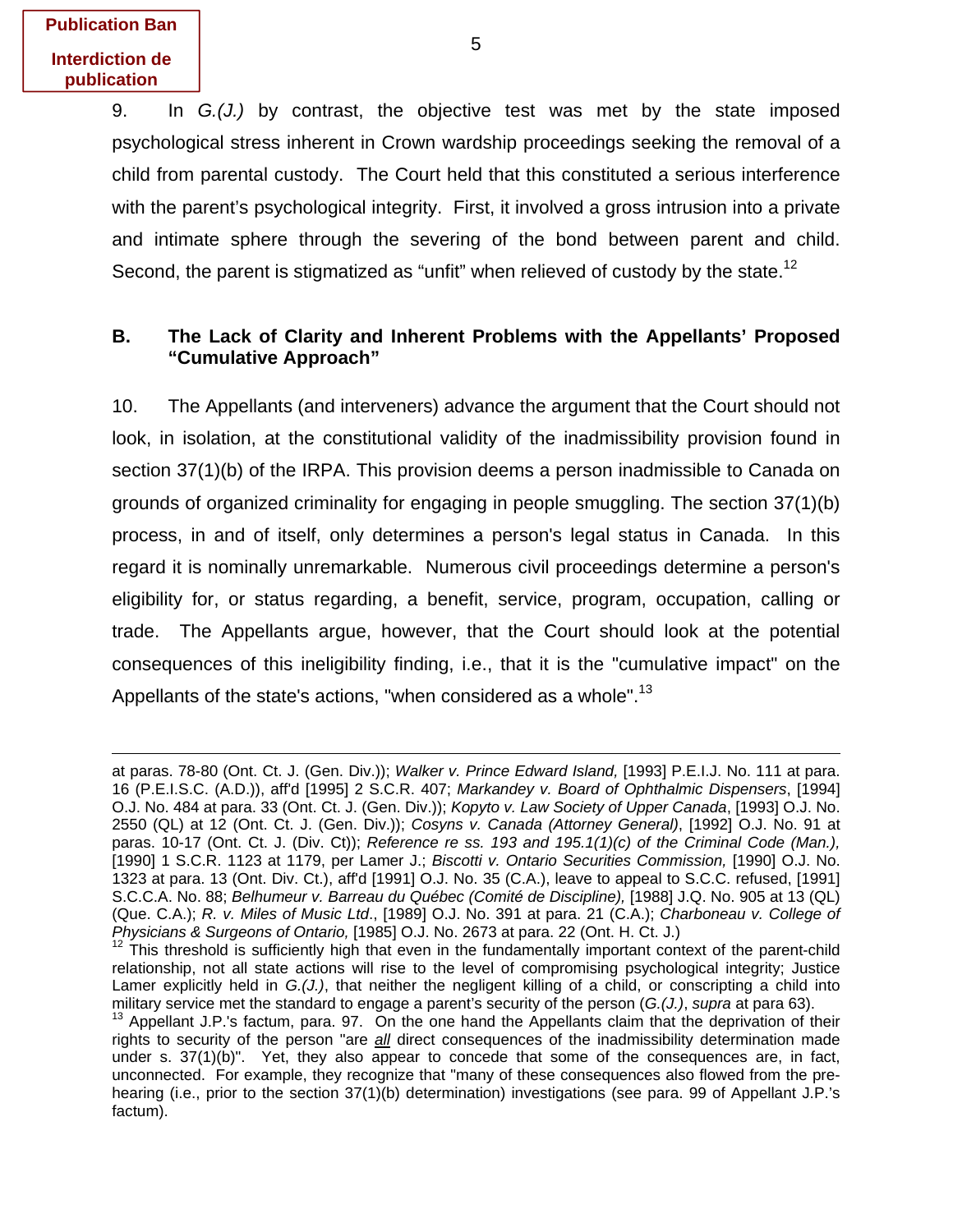11. Ontario takes issue with the Appellant's cumulative approach. If adopted by this Court it would be applicable to a number of other regulatory and administrative contexts. It would serve to constitutionalize regulatory processes that were not intended to be subject to *Charter* review under section 7. It would, in short, permit entry through the back door the type of economic and commercial interests that were intended to be excluded at the front door.

12. For example, it is now well recognized that a discipline hearing before a professional regulatory body does not engage liberty or security of the person interests. A professional like a physician may face as a consequence of a discipline proceeding loss of his or her livelihood and serious damage to his or her reputation and standing in the community. In some instances, the alleged misconduct, such as having sexually assaulted a patient, may well result in subsequent criminal proceedings and loss of liberty. The discipline proceedings coupled with contemplation of the potential penal consequences down the line will invariably engender considerable stress and anxiety. Nevertheless, this Court has rejected finding that a section 7 interest is engaged. It is the discipline process itself that is the subject of the examination. Excluded from consideration is the potential criminal sanctions which may arise at another time.

13. In the discipline process the determination of whether the professional is, in a sense, no longer "admissible" to practice her calling is at issue. The high "serious" threshold required for the psychological component of security of the person is not reached. A finding that the person is no longer eligible to practice, the change to her professional status, is recognized as part of the ordinary "stresses and anxieties that a person of reasonable sensibility would suffer as a result of government action". As Blair J.A. noted in *Mussani*:

It is self-evident that the revocation of a health professional's certificate of registration is a serious - even a draconian - measure. Nonetheless, all serious disciplinary measures, even draconian ones, are not prohibited by the *Charter*. For instance, the courts have held that the removal of a driver's licence, no matter the economic hardship it may cause, is not a violation of the liberty interest under s. 7 because it does not interfere with a fundamental right.<sup>14</sup>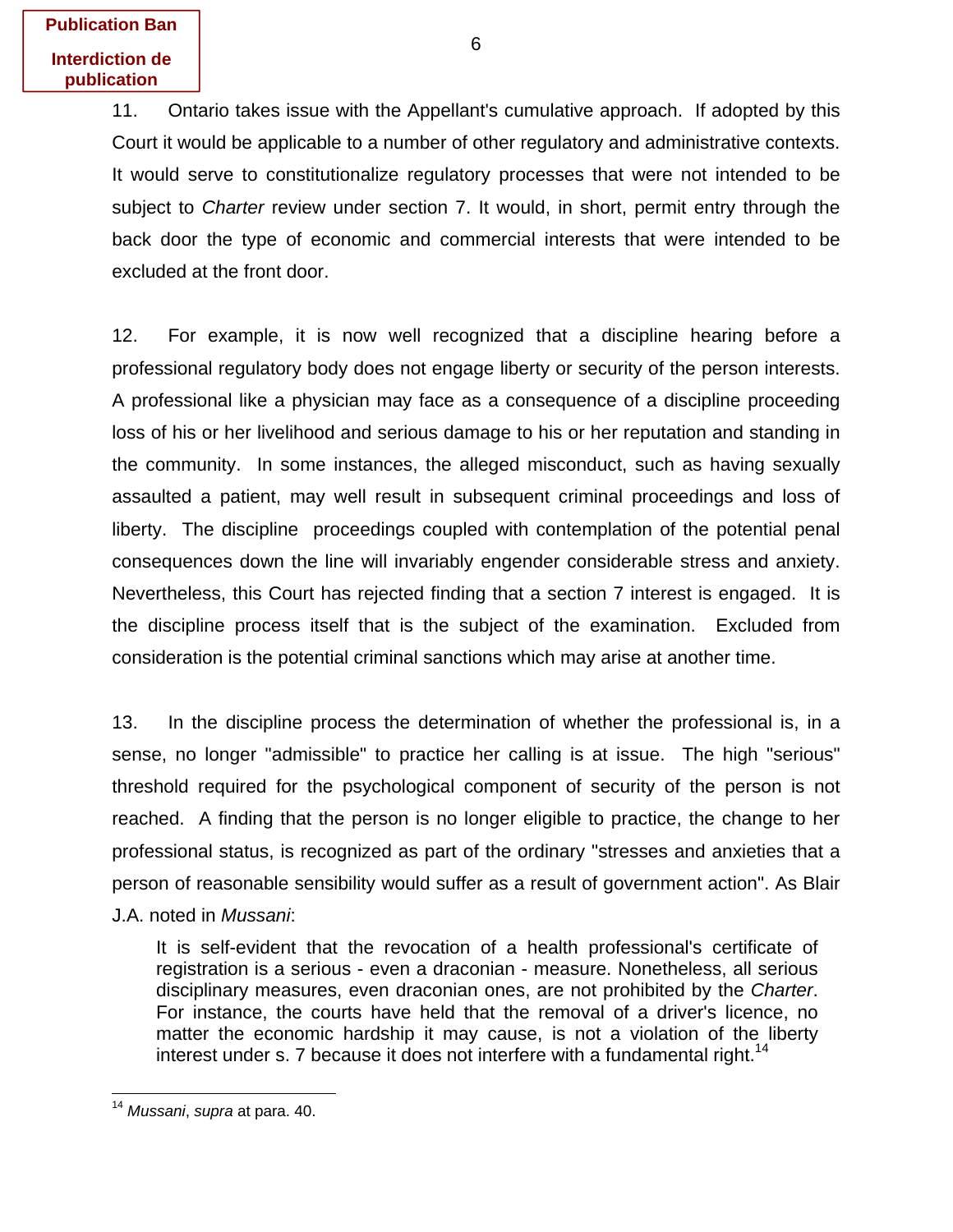14. As the Respondent sets out in its *J.P.* factum at para. 102, a long line of cases in the Federal Court have rejected the proposed cumulative approach in the immigration context. As Rothstein J.A. (as he then was) recognized in *Poshteh v. Canada,* a finding of inadmissibility does not engage section 7 of the *Charter* as "all that is being determined" at an admissibility hearing is whether the person is inadmissible to Canada and a number of proceedings may yet take place before the person reaches the stage of actually being deported".15

15. If the potential consequences at a later step in a legal process are permitted to colour or inform the substantive content of the earlier step, then numerous regulatory, administrative, and civil proceedings would now be subject to section 7 scrutiny. For example, in addition to the physician facing discipline for sexual misconduct or the lawyer facing disbarment for fraud, the Appellants' position would expand section 7's scope to any instance in which a person might, at a later date in a separate, ancillary, proceeding face jail, removal from Canada, separation from his or her children, or serious health risks.

16. Similarly, the substantive content of regulatory offences that do not include imprisonment as a sanction do not engage life, liberty or security of the person.<sup>16</sup> This is so even in situations where there are statutory provisions authorizing separate proceedings for non-payment at a later stage in which jail is a possible consequence.<sup>17</sup> That is because it is only at that later stage where the person's liberty is actually at stake. The narrow possibility of a regulatory offender being jailed in default of payment

 $\overline{a}$ **<sup>15</sup>** *Poshteh v. Canada (Minister of Citizenship and Immigration)*, 2005 FCA 85 at para. 63; *Arica v. Canada (Minister of Employment and Immigration)*, [1995] F.C.J. No. 670 at para. 14 (F.C.A.), leave to appeal to the S.C.C. refused [1995] S.C.C.A. No. 347; *Segasayo v. Canada (Citizenship and Immigration*), 2010 FC 173 at paras. 27-31 aff'd 2010 FCA 296; *Stables v. Canada (Citizenship and Immigration),* 2011 FC 1319 at para. 40; *Laidlow v. Canada (Citizenship and Immigration),* 2012 FCA 256 at paras. 14-15; *El Maghraoui v. Canada (Citizenship and Immigration)*, 2013 FC 883 at para. 21; *Canada (Minister of Citizenship and Immigration) v. Toledo,* 2013 FCA 226 at para. 69; *Romero v. Canada (Citizenship and Immigration),* 2014 FC 671 at para. 116; *Barrera v. Canada (Minister of Employment and* 

<sup>&</sup>lt;sup>16</sup> *R. v. Pontes,* [1995] 3 S.C.R. 44 at para. 47.<br><sup>17</sup> *R. v. Schmidt,* 2014 ONCA 188 at paras. 43-44, leave to appeal to S.C.C. refused [2014] S.C.C.A. No. 208; *R. v. Polewsky*, [2005] O.J. No. 4500 at para. 4 (C.A.); *Canada (Attorney General) v. United States Steel Corp.*, 2011 FCA 176 at paras. 62-67, 81; *R. v. Assante-Messah*, [1996] O.J. No. 1821 at para. 137 (Ont. J. (Gen. Div.)), rev'd on other grounds [2001] O.J. No. 3819 (C.A.), rev'd on other grounds 2003 SCC 38.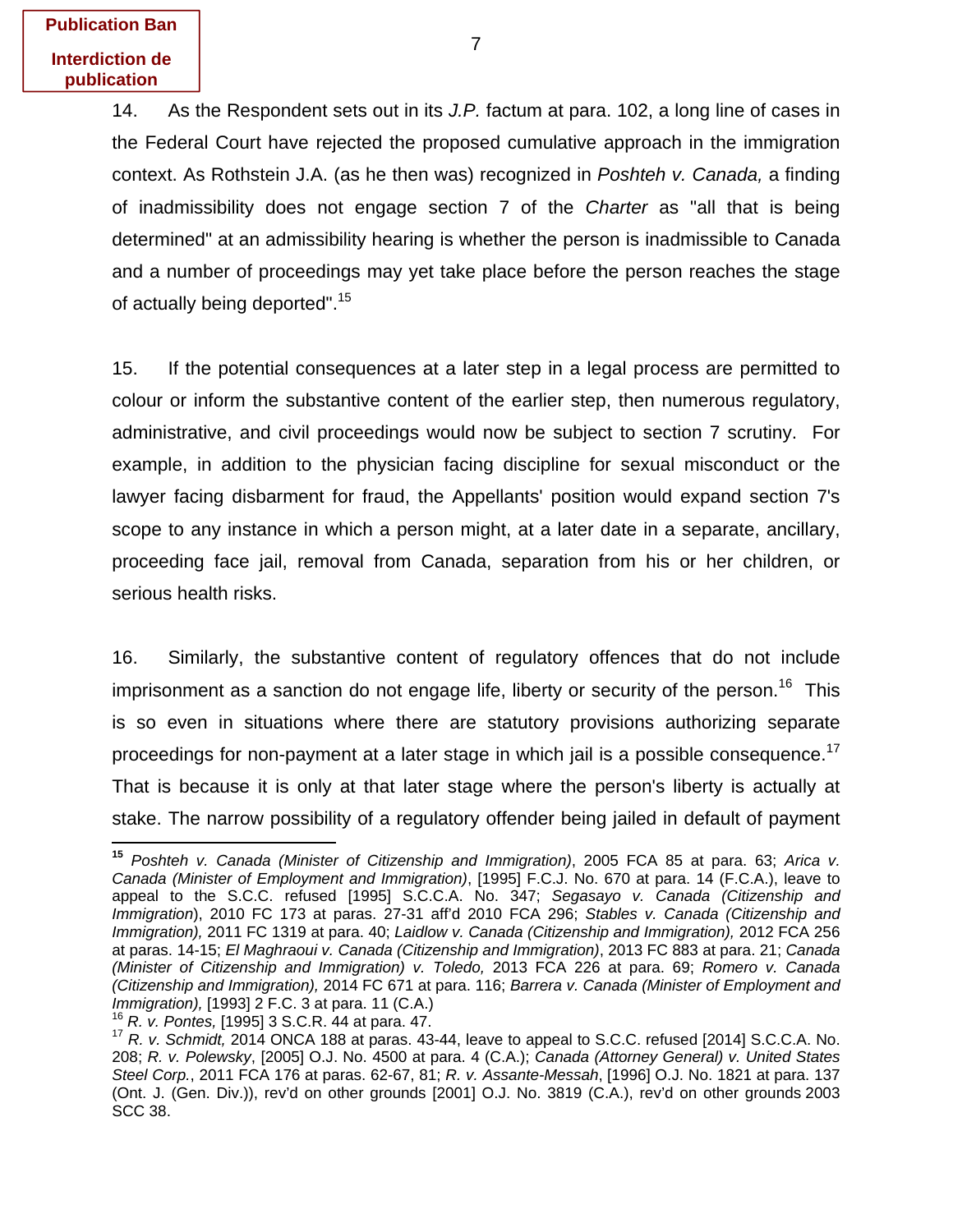$\overline{a}$ 

of fines (after a separate hearing) is too remote to engage rights under section 7 of the *Charter*.

17. The Appellant B306 also argues at para. 115 of his factum that a finding of inadmissibility under section 37(1)(b) strips a foreign national of the protection of nonrefoulement. Instead, it is claimed, he can only receive protection from removal if the high threshold is met of deportation to death, torture or cruel and unusual treatment or punishment (but not deportation to persecution). However, here too the question of whether or not the legal test for the pre-removal risk assessment under Part 2 of the IRPA is consistent with the *Charter* will arise in that separate proceeding, or in a judicial review of that distinct decision.18 It has no bearing on the *vires* of the section 37(1)(b) admissibility criteria.

18. Further, even if the potential consequences in later proceedings (or, as the Appellants assert, the potential restrictions on liberty at earlier stages such as interim release at the port of entry) were not themselves determinative, but mere "factors" to be balanced, the Appellants' approach provides no guidance as to how to measure or weigh these factors or how to do so in a consistent and objective manner. For example, would the person initially detained at a port of entry for a few days have less of a "cumulative" impact on security of the person interests than someone held for 4 months? Should the person whose relatives are required to post a high bond have a greater security of the person interest than the person released on a recognizance? Should the grounds of potential inadmissibility inform the weight to be given such that ordinary criminality or medical inadmissibility attracts less stress or stigma than allegations of human smuggling? And, if the mere possibility of detention at a port of entry (or, for an unsuccessful applicant a requirement to surrender to authorities for deportation at the end of the immigration process) is itself always sufficiently weighty to trigger the "cumulative" approach, then all foreign nationals seeking entry into Canada would be able to claim that their security of the person was infringed or denied.

 $18$  Indeed, it may be that just such a case may make its way to this Court. See the recent decision in *Peter v. Minister of Public Safety and Emergency Preparedness,* 2014 FC 1073.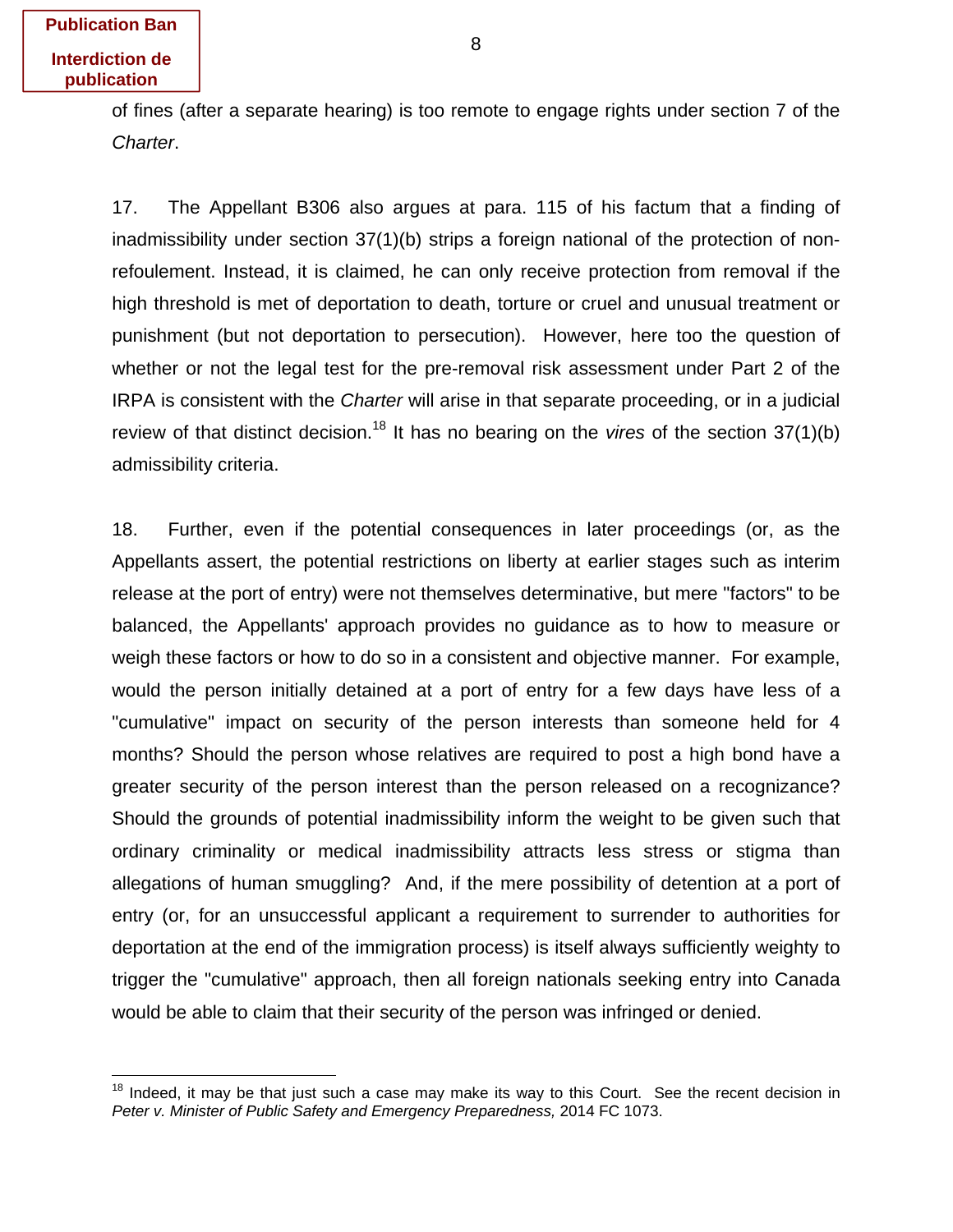19. There may be instances in which the determination at one stage of an administrative or regulatory proceeding will inevitably or necessarily lead to a deprivation of liberty or security of the person at a later stage. An analogy may usefully be made to this Court's observations in *Eldridge v. British Columbia* and *Little Sisters Book and Art Emporium v. Canada* that some grants of discretion will necessarily infringe *Charter* rights notwithstanding that they do not expressly authorize that result<sup>.19</sup> However, that is clearly not the case with a finding of inadmissibility under section 37(1)(b). The foreign national still has at least two further opportunities to demonstrate why she should not be deported from Canada.

## **C. The Proper Interpretation of** *Charkaoui I and II*

20. Against this the Appellant J.P. relies on this Court's decision in *Charkaoui I*. 20 *Charkaoui I*, he implies at para. 106 of his factum, effectively embraces the cumulative approach. Ontario disagrees. These cases involved the security certificate process. A positive finding that a certificate should issue (as with a positive finding that a person is inadmissible in the case at bar) does *not* result in immediate removal from Canada. However, unlike the instant case, a security certificate does require the immediate detention of the person. A careful review of this Court's reasons does not support the Appellants' reliance on this case.

21. First, at para. 13 of *Charkaoui I* the Court recognized that in security certificate proceedings (unlike the impugned admissibility proceedings in this case) there is an *immediate* detention of a person upon the issuance of a security certificate. The loss of liberty of a foreign national was automatic upon the finding that the person posed a threat to the security of Canada. Further, as this Court emphasized, the automatic loss of liberty lasts for at least until 120 days *after* the certificate is deemed reasonable. That is not the case here.

 $\overline{a}$ 19 *Eldridge v. British Columbia (Attorney General)*, [1997] 3 S.C.R. 624 at para. 30; *Little Sisters Book and Art Emporium v. Canada (Minister of Justice)*, 2000 SCC 69 at para. 125. 20 *Charkaoui v. Canada (Citizenship and Immigration*), 2007 SCC 9 [*Charkaoui I*].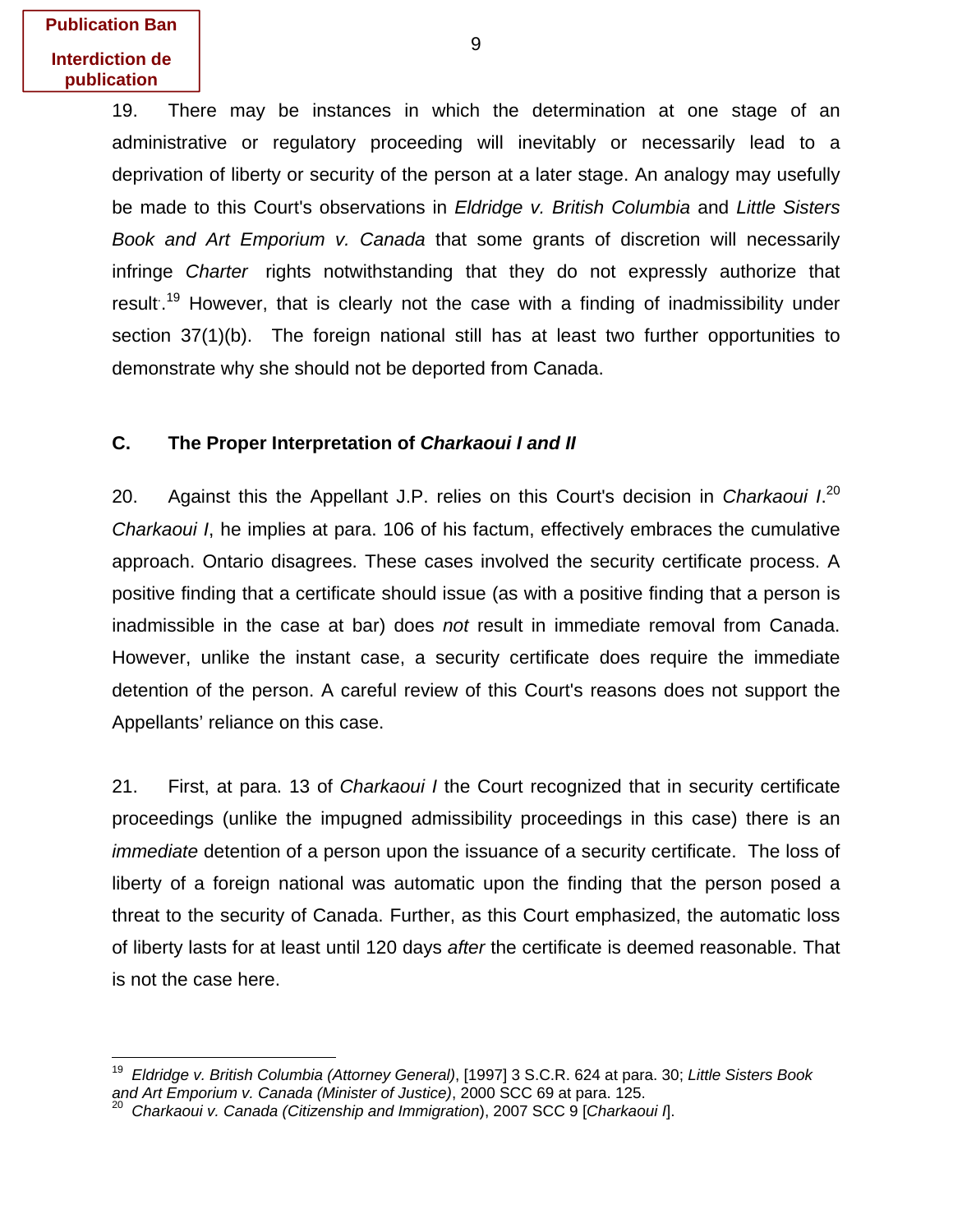1

22. Second, at para. 14 of *Charkaoui I* this Court stated that the person's security<sup>21</sup> *may* be affected in various ways in that the certificate process may lead to eventual removal from Canada and a certificate brings with it the accusation that the person is a terrorist which could cause irreparable harm if eventually deported and the person loses protection against non-refoulement. In this paragraph, the Court was acknowledging or noting the possible negative consequences that could occur further on down the road. However, this is not tantamount to the adoption of the Appellant's "cumulative" approach whereby those potential future consequences were held to be infused into, or became a part of, the security certificate process itself.

23. This is made clear when read in context with the next paragraph of the decision. Paragraph 15 looks at another potential outcome of the certificate process, the fact that a foreign national may eventually be deported to torture. Here, this Court effectively recognized Rothstein J.A.'s observation in *Poshteh* that this outcome had yet to occur and that there is another intervening proceeding that takes place before such an outcome happens. The Court wrote:

The appellants claim that they would be at risk of torture if deported to their countries of origin. **But in each of their cases, this remains to be proven as part of an application for protection under the provisions of Part 2 of the**  *IRPA* **.** The issue of deportation to torture is consequently not before us here. [emphasis and double emphasis added]

24. Part 2 of the IRPA, of course, includes the separate and distinct protection of the Pre-Removal Risk Assessment provided under sections 97 and 112 of the *IRPA* available for persons that would face torture, a risk to life, or to cruel and unusual treatment or punishment (which is the same protection available to these Appellants). Accordingly, the *Charkaoui I* Court's recognition that there is a separate process before removal actually occurs indicates a rejection, rather than an adoption, of the Appellant's cumulative approach. $^{22}$ 

 $21$  Notably, the Court uses the term "security" and not "security of the person". In context, the Court appears to be discussing physical security not, as suggested in the Appellants' J.P.'s factum at para 106, the psychological impact of these proceedings on an individual.

 $22$  It is also worth noting that the protection against removal afforded by section 97 and 112 also addresses, in whole or in part, two of the three potential consequences noted by the *Charkaoui I* Court at para. 14, i.e., the eventual removal from Canada and, related to removal, the replacement of the formal or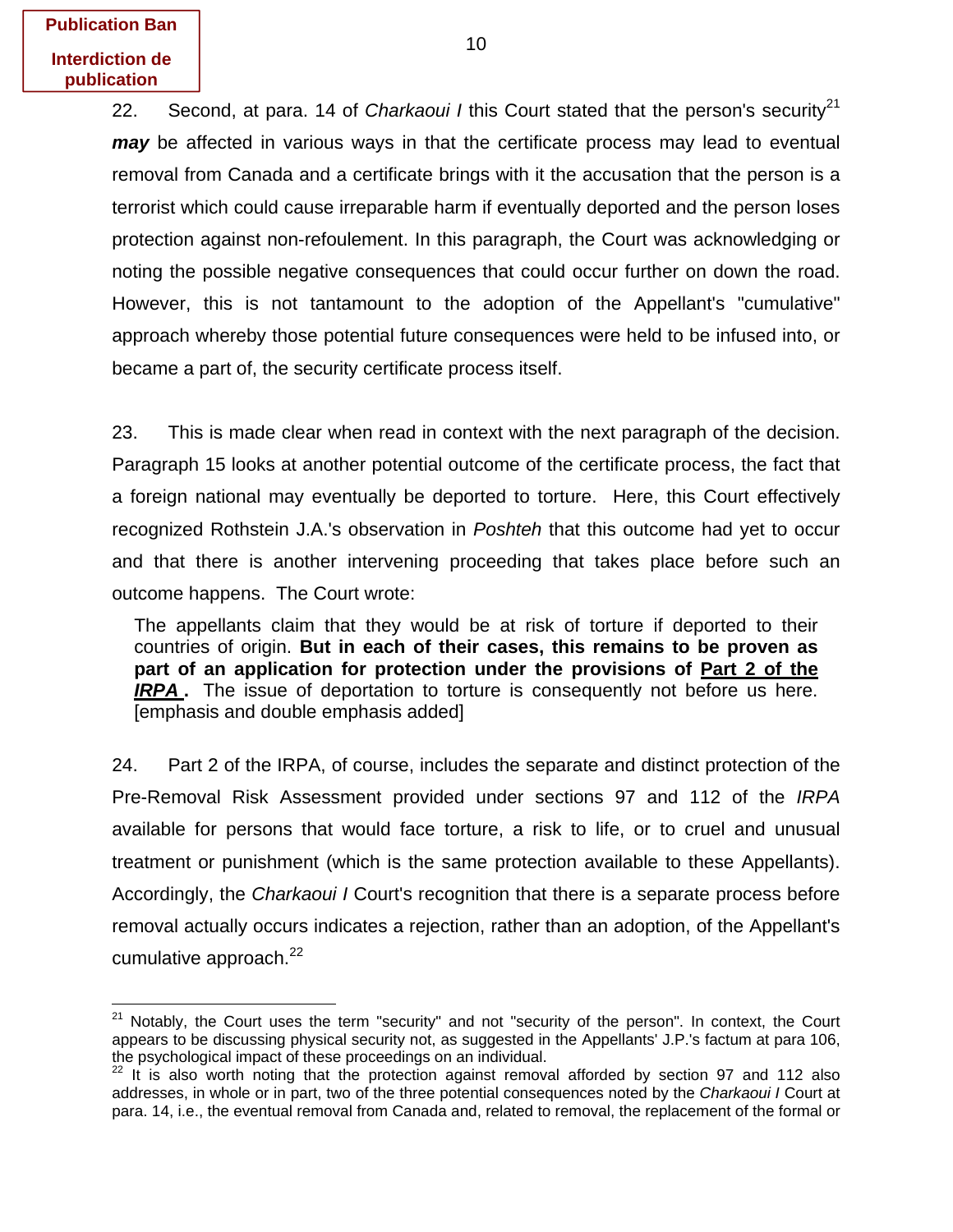$\overline{a}$ 

25. Nor does this Court's analysis in *Charkaoui II* change this outcome. The Appellants also rely on this Court's comments in *Charkaoui II* that consideration be given to the "severity of the consequences of the state's actions".<sup>23</sup> However, this is simply a reaffirmation of the earlier decision, not an expansion of its terms. Part of that severity was, as noted, the immediate detention of the person found subject to the security certificate, a feature not present on a section 37(1)(b) inadmissibility finding.

26. The failure to adopt a "cumulative approach" is further reinforced by this Court's recent decision in *Febles v. Canada (Citizenship and Immigration)*. 24 At issue in that case was section 98 of the IRPA which (like the instant scheme and the one in *Charkaouii I* and *II*) rendered a foreign national ineligible for refugee protection where he had committed a serious non-political crime outside the country of refuge. The Chief Justice, writing for the majority at para. 67 of her reasons, agreed with the Federal Court of Appeal that section 98 was consistent with the *Charter*. The Federal Court had held that Mr. Febles, like the Appellants in the case at bar, would be subject to a pre-removal risk assessment before being subject to removal. That Court further held that at that later point in time the discretionary decision made as to whether to remove Mr. Febles, not the statutory provision granting that discretion, would have to be made in a manner consistent with section 7. The majority of this Court agreed stating at para. 67:

As stated at para. 10 of these reasons, even if excluded from refugee protection, **the appellant is able to apply for a stay of removal** to a place if he would face death, torture or cruel and unusual treatment or punishment if removed to that place (ss. 97, 112, 113 (*d*)(i) and 114(1) (*b*) of the *IRPA* ). On such an application, the Minister would be required to balance the risks faced by the appellant if removed against the danger the appellant would present to the Canadian public if not removed (s. 113 (*d*) of the *IRPA* ). Section 7 of the *Charter* may also prevent the Minister from issuing a removal order to a country where *Charter* -protected rights may be in jeopardy: *Suresh v. Canada (Minister of Citizenship and Immigration)*, 2002 SCC 1, [2002] 1 S.C.R. 3, at para. 58. [emphasis added]

official non-refoulement protection under the Refugee Convention with a statutory protection against removal.

<sup>&</sup>lt;sup>23</sup> Charkaoui v. Canada (Citizenship and Immigration), 2008 SCC 38 at para. 53 [Charkaoui II].<br><sup>24</sup> Febles v. Canada (Citizenship and Immigration), 2014 SCC 68.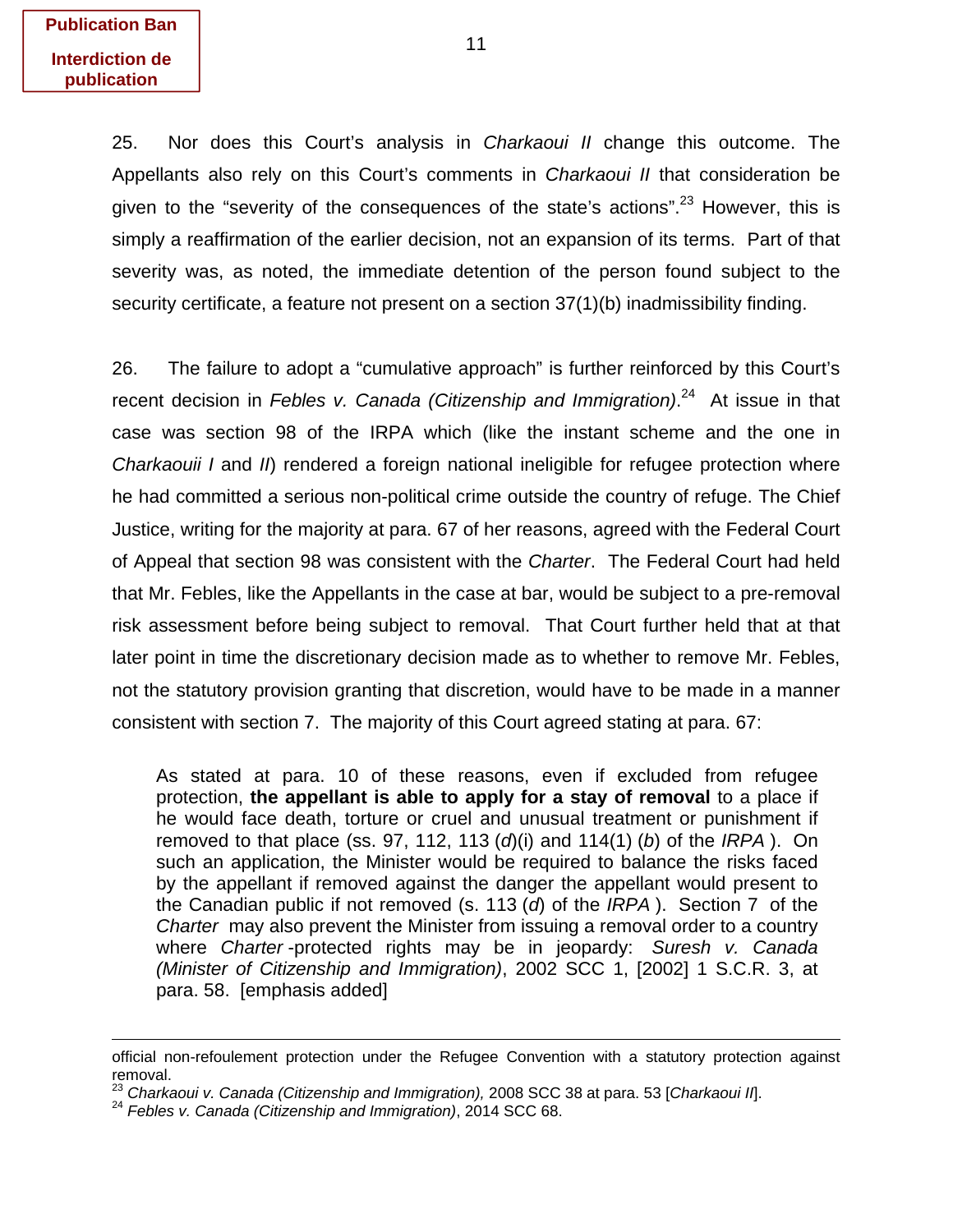Here, as well, the Court was recognizing that section 7 comes into play at the ultimate removal stage and not, as the Appellant is attempting to submit again in the case at bar, at the earlier admissibility determination stage.

# **D. "Stigma" in the Security of the Person Analysis**

27. This leaves the Appellants' reliance on "stigma". The Appellants argue that the stigmatization in being labelled a "human smuggler" will elevate the psychological stress from the ordinary to the "serious" level required to trigger a deprivation of security of the person.<sup>25</sup>

28. The Appellants' reliance on stigma would, once again, radically expand the scope of the right to security of the person and constitutionalize a wide range of conduct that has, until now, been kept out of the ambit of section 7's reach. If a person labeled inadmissible to Canada experiences extra-ordinary psychological stress, then what is to stop similar claims being advanced by the teacher labeled a sexual harasser by a disciplinary College, a lawyer labeled an embezzler by her Law Society or a broker labeled a dishonest inside trader by a Securities Commission? Even in the immigration context, why should the "stigma" of being labeled a human smuggler necessarily elevate the stress into the serious range anymore than the other grounds of inadmissibility, such as on health grounds, financial reasons or other forms of criminality? Indeed, the reputation or perception of the "Good Samaritan" who is found to have acted for humanitarian or religious reasons may be enhanced, not diminished, by the immigration finding. The Appellants' position has no clear limits yet far reaching implications.

29. At para. 110 of his factum the Appellant J.P. relies on this Court's discussion in *Blencoe* concerning the notion of "dignity" as an "underlying value of the *Charter* that can elevate the deprivation of security of the person to the level required". Ontario has two responses. First, in *Blencoe* itself this Court clarified at para. 80, that "[d]ignity and

<sup>&</sup>lt;u>.</u>  $^{25}$  Appellant J.P.'s factum at para. 111.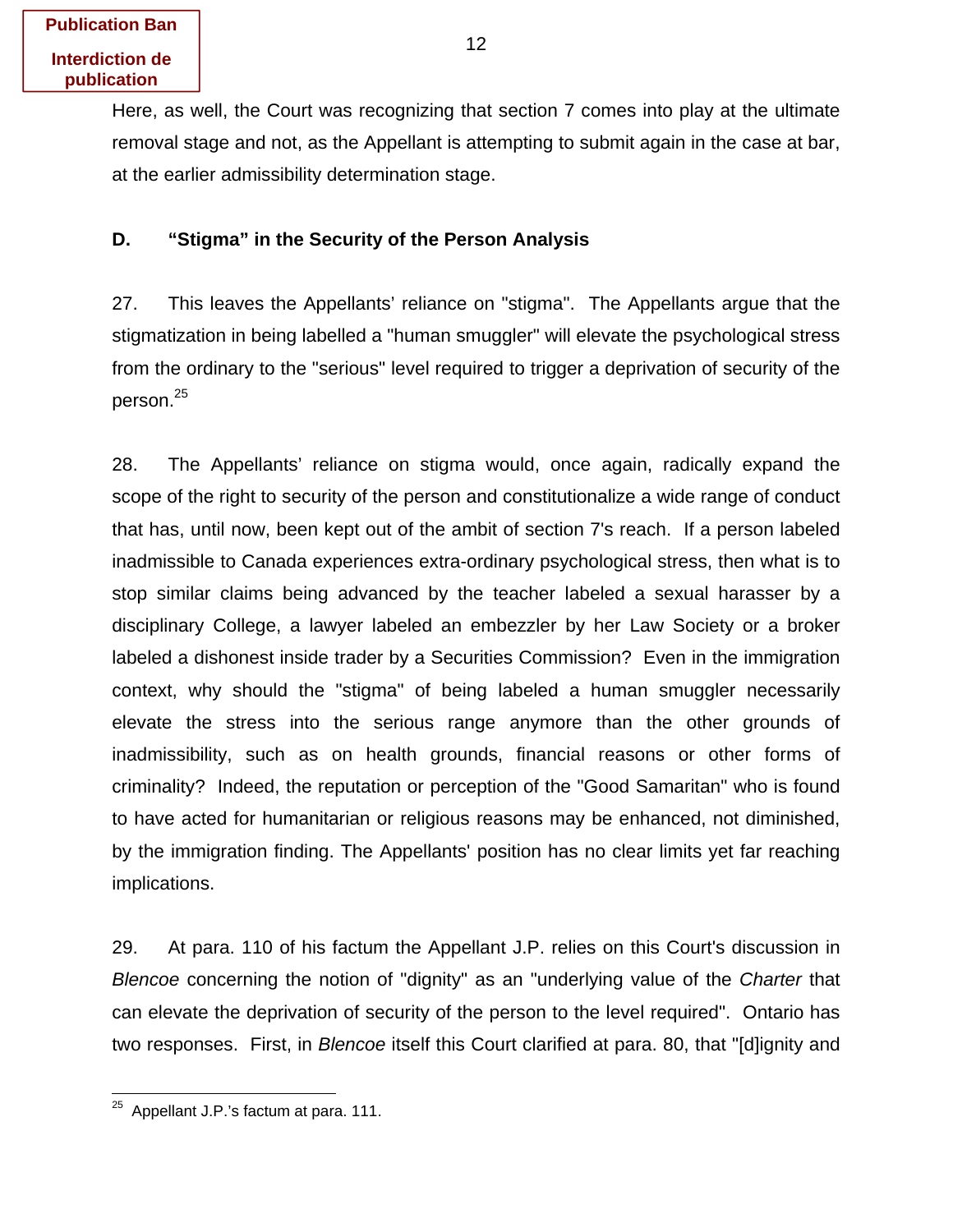|  |  | <b>Publication Ban</b> |
|--|--|------------------------|
|  |  |                        |

1

reputation are not self-standing rights. Neither is freedom from stigma." Rather, the Court endorsed Lamer J's caution in the *Prostitution Reference* that:

If liberty or security of the person under s. 7 of the *Charter* were defined in terms of attributes such as dignity, self-worth and emotional well-being, it seems that liberty under s. 7 would be all inclusive. In such a state of affairs there would be serious reason to question the independent existence in the *Charter* of other rights and freedoms such as freedom of religion and conscience or freedom of expression.26

30. Second, since *Blencoe* this Court has recognized in *Kapp*, albeit in the context of section 15 of the *Charter*, that the concept of "dignity" as "an abstract and subjective notion is confusing and difficult to apply".27 Indeed, as Abella J. noted in *Quebec (Attorney General) v. A* at para. 341, this Court rejected reliance on dignity in *Kapp* as a required component in the section 15 analysis.*<sup>28</sup>* For similar reasons a number of courts have also rejected recognizing reputation interests, without more, as falling within the scope of security of the person.<sup>29</sup>

31. The Appellants also seek to analogize to the psychological stress caused by the loss of child custody to the state in *G.(J.)*. In that case however, the same proceeding that stigmatized the parent as "unfit" was also one that *at the same time* resulted in a loss of custody. The Appellant J.P. submits at para. 113 of his factum that because custody might have been regained after 6 months this somehow demonstrates that "the court was willing to look to the impact of the one step in the process on the ultimate result as opposed to limiting the section 7 analysis to only immediate outcomes of the proceedings". With respect, this Court found just the opposite. It was the fact that the loss of custody over the child and the severing of the parental bond<sup>30</sup> was immediate<sup>31</sup>.

<sup>26</sup> *Blencoe, supra* at para. 80 citing *Reference re ss. 193 and 195.1(1)(c) of the criminal code, supra*. It is worth observing that even in the criminal context "stigma" most often plays a role under the principles of fundamental justice and not at step 1 of the section 7 analysis. See: *R. v. Creighton,* [1993] 3 S.C.R. 3 at 19-23; R. v. Darrach, [1998] O.J. No. 397 at paras. 85-87 (C.A.), aff'd on other grounds 2000 SCC 46.<br>
<sup>27</sup> R. v. Kapp, 2008 SCC 41 at para. 22.<br>
<sup>28</sup> Quebec (Attorney General) v. A, 2013 SCC 5 at para. 341.<br>
<sup>29</sup> Starr v

alone on the issue of s. 7); *MacBain v. Canadian Human Rights Commission,* [1984] F.C.J. No. 62 (QL) at 11 (F.C.) rev'd on other grounds [1985] F.C.J. No. 907 (F.C.A.), fllwd in *Mehta v. MacKinnon et al.*, [1985] N.S.J. No. 7 at para. 38 (N.S.S.C.) aff'd on other grounds [1985] N.S.J. No. 8 (N.S.C.A.)

 $30$  Which this Court described, at para. 61, as a "gross intrusion into a private and intimate sphere".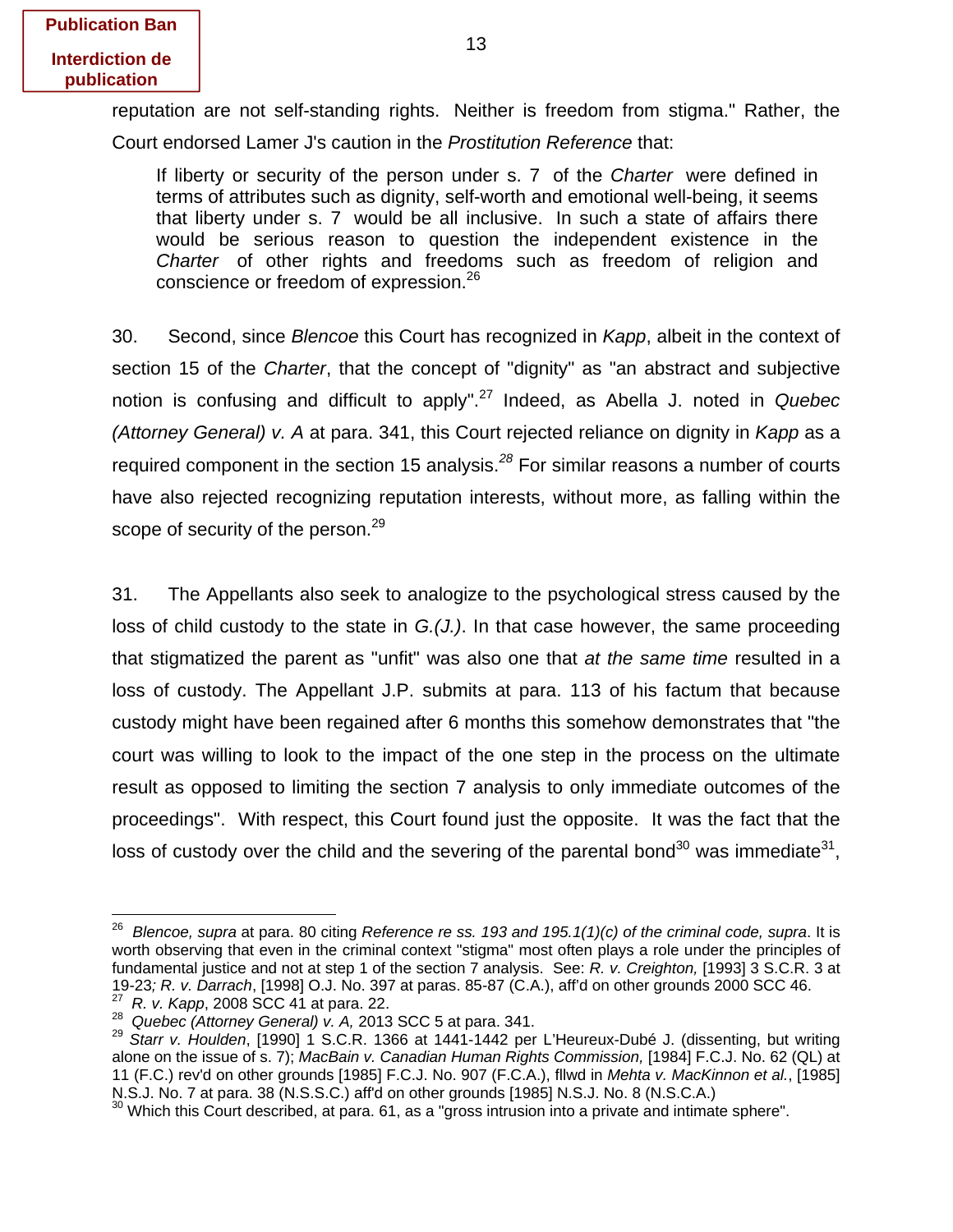coupled with the stigma of being deemed unfit, $32$  that in combination created sufficiently serious state imposed psychological stress to engage security of the person.

# **E. Interim Release, Detention and Attending at Mandatory Interviews: The Impact on Liberty Interests in Ancillary Proceedings**

32. The Appellants next rely upon the requirement that a foreign national is subject to detention and, even if released, is subject to conditions imposing restrictions on his or her liberty. These ancillary matters, the Appellants claim, looked at in tandem with the admissibility determination, combine to interfere with liberty. There are three flaws with the Appellants' argument.

33. First, any restrictions on liberty are the result of a discretionary decision not by the Act itself. Whether or not a person is released pending their immigration hearing occurs after the flight risk and dangerousness factors set out in section 58(1) of the IRPA are weighed and considered.<sup>33</sup> This Court has repeatedly recognized that it is not the statutory provision itself, but the particular exercise of discretion, or state conduct, that should be subject to *Charter* scrutiny.34 The fact that a particular Board Member may exercise his or her discretion in a manner inconsistent with the *Charter* does not affect the validity of the detention provisions in section 58(1), let alone taint the separate and distinct grounds for finding inadmissibility in the impugned section 37(1) of the IRPA.

31 Contrast with a situation where there is no immediate loss. For example, in *Rutherford v. Ontario (Deputy Registrar General)* (2006), 81 O.R. (3d) 81 at paras. 267-268 (Sup. Ct. J.) the Court held that because parenting rights were not lost, and the applicant continued to enjoy co-parenting rights as a lesbian mother, the principle in  $G.(J.)$  had no application.

Indeed, Lamer J, as he then was, cautioned against the application of the principle in *G.(J.)* to unrelated contexts, stating at para. 113: "I hasten to add that I am limiting my comments here to child protection proceedings, and need not and should not comment as to other kinds of proceedings."

<sup>33</sup> For example, in the case relied on at para. 100 of the Appellants' J.P.'s factum the restrictions on liberty were not mandated by IRPA itself but arose out of an official's exercise of discretion in considering, and later granting, interim release. *G.J. v. Canada (Minister of Public Safety and Emergency Preparedness),* 2012 FC 1489 at para. 4. It is important to note that the Federal Court regularly considers whether these discretionary decisions are contrary to *Charter* section 7: e.g.: *Canada (Minister of Citizenship and Immigration) v. Li,* 2009 FCA 85.

<sup>34</sup> *Eldridge*, *supra* at para. 29; *Little Sisters, supra* at paras. 125-139; *Suresh v. Canada (Minister of Citizenship and Immigration),* 2002 SCC 1 at para. 5; *Insite, supra* at para. *116; R. v. Conception*, 2014 SCC 60 at para. 41; *Febles, supra* at para. 67. See: Kent Roach, *Constitutional Remedies in Canada*, 2d ed. Supp. (looseleaf) (Toronto: Thomson Reuters, 2013) at para. 14.260.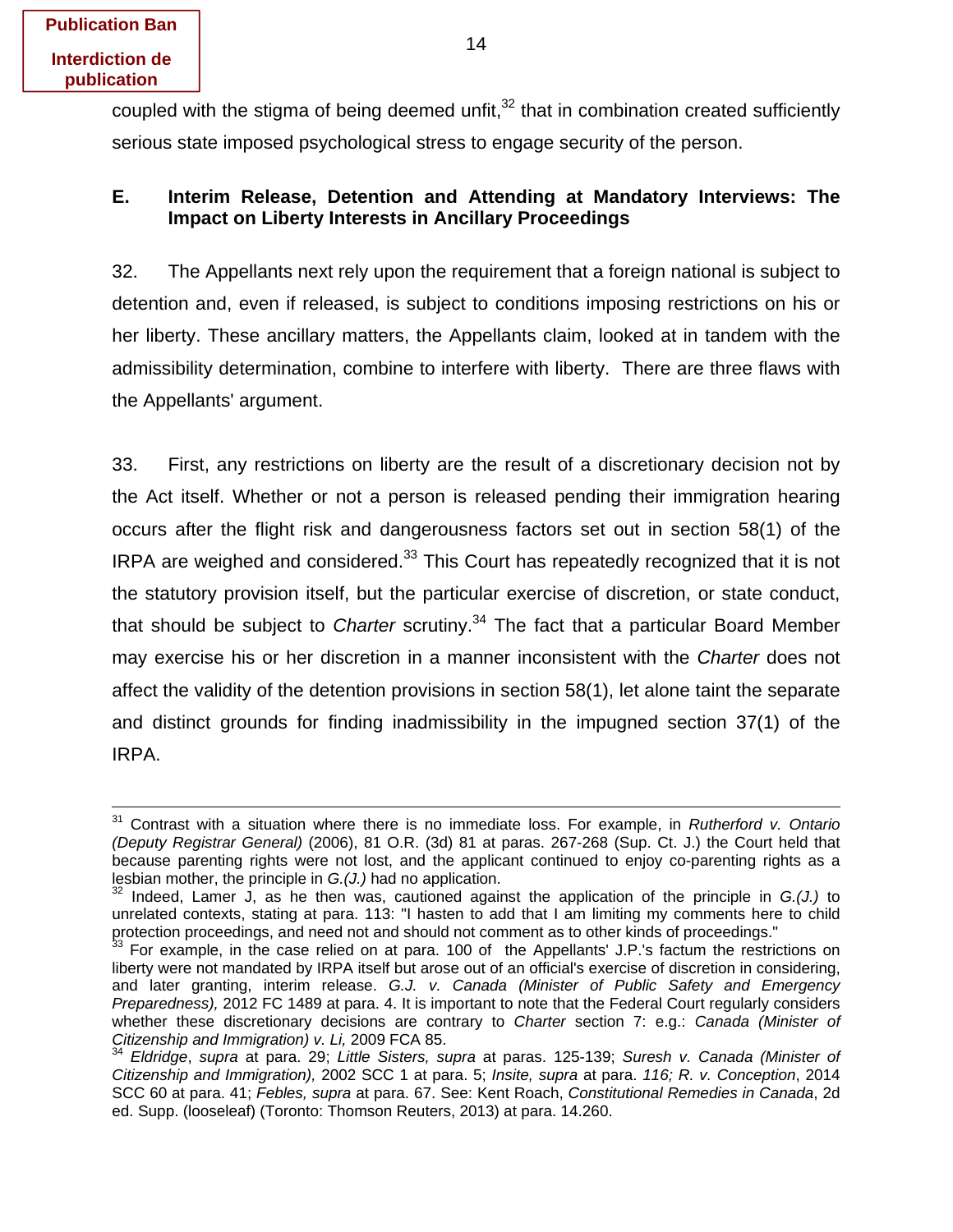34. Indeed, detention is by no means automatic or mandated under the statute. Therefore, as in *Little Sisters*, *Charter* scrutiny should be focused on the exercise of discretion itself.<sup>35</sup> This is equally true with respect to the imposition of conditions on any form of interim release. Further, as noted at para. 17 above, the loss of the protection of non-refoulement, following a section 37(1)(b) inadmissibility determination, is properly raised in a challenge to the legal test for the pre-removal risk assessment under Part 2 of the IRPA. As such, all of these ancillary proceedings should be divorced from any analysis of the constitutionality of section 37(1)(b).

35. Second, the Appellants' position ignores the different functions pursuant to distinct statutory mandates that inferior courts or tribunals can be called upon to perform at various stages. Even in the criminal context this Court has recognized these differences. For example, at a preliminary inquiry it is not the role of a provincial court to make determinations as to whether an accused's rights under the *Charter* have been infringed or denied so as to exclude evidence under *Charter* section 24(1).<sup>36</sup> Nor does a bail hearing ascribe moral blameworthiness to an accused person or make a determination as to his or her guilt or innocence.<sup>37</sup> Even though the same court may, at a later point in time, rule on these matters this does not inform or colour the separate functions performed for different purposes at the initial stages of a proceeding.

36. Finally, the Appellant relies on this Court's decisions in *R. v. Beare* and *Thomson Newspaper Ltd. v. Canada* for the proposition that because they are allegedly forced to attend examinations and interviews with Canada Border Services Agency officials, despite their objections, their section 7 liberty interests are engaged. In this regard, section 16(1) of the IRPA does require that: "[a] person who makes an application must answer truthfully all questions put to them for the purpose of the examination and must produce a visa and all relevant evidence and documents that the officer reasonably

<sup>&</sup>lt;sup>35</sup> Little Sisters, supra at paras. 125 and 133-136.

<sup>35</sup> *Little Sisters, supra* at paras. 125 and 133-136. 36 *Mills v. The Queen*, [1986] 1 S.C.R. 863 at 954-955, reaffirmed in *R. v. Hynes*, [2001] 3 S.C.R. 623 at para. 4.

<sup>37</sup> *R. v. Pearson*, [1992] 3 S.C.R. 665 at 687-688.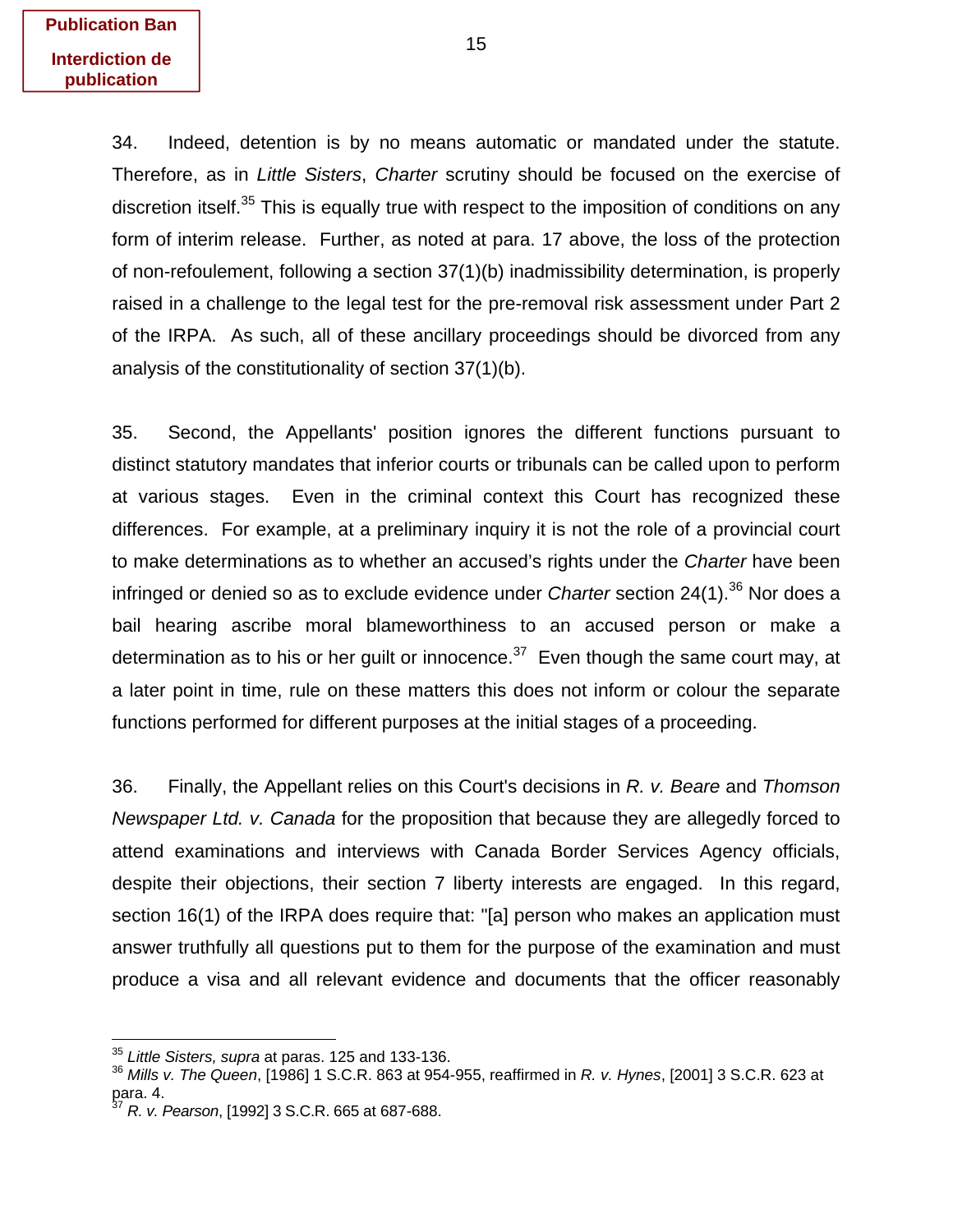requires." Under section 124(1) of the IRPA the failure to comply with this obligation could result in a person being charged with an offence.

37. However, in *Beare* and *Thomson Newspapers Ltd.* the constitutional challenge was to the statutory provisions that themselves imposed the requirement to attend for fingerprinting or to answer an investigator's questions.<sup>38</sup> If the Appellants in this case wished to challenge the constitutional validity of sections 16(1) and 124(1) of the IRPA then these cases might provide a basis to do so. The inadmissibility criteria in section 37(1)(b), however, do not impose a requirement to attend at a specific place and time on pain of criminal sanctions. The Appellant should not be permitted to bootstrap an attack on section 37(1)(b) onto challenges to other provisions.

38. Indeed, parties and witnesses can be summoned or subpoenaed to appear in civil proceedings, answer questions on discovery, or produce and disclose documents. This does not serve, however, to render the substantive area of law addressed in the civil proceeding (e.g., contract, tort, property, family) automatically susceptible to a challenge under section 7 of the *Charter*. 39

39. In any event, the immigration context, it is submitted, is *sui generis*. In an immigration setting an individual, who has no constitutional or statutory right to enter or remain in Canada, is seeking a benefit, the ability to enter the country for protection or other purposes. She is seeking an exception from the ordinary requirement of applying from outside the country and before arriving at a port of entry.40 Unlike *Beare* and *Thomson,* where the state itself has triggered or initiated a criminal or regulatory investigation, it is the foreign national him or herself, who is approaching the government for an exception to the general rule that "non-citizens do not have an

 $\overline{a}$ *38 R. v. Beare; R. v. Higgins,* [1988] 2 S.C.R. 387 at 392, 397, and 402. Similarly, in *Thomson Newspapers Ltd. v. Canada (Director of Investigation and Research, Restrictive Trade Practices Commission*), [1990] 1 S.C.R. 425 the constitutional challenge was directly to the validity of section 17 of the Combines Investigation Act.

<sup>&</sup>lt;sup>39</sup> See, for example: *Manuel v. Head,* [1988] N.J. No. 233 (QL) at 5-6 (Nfld. S.C.). <sup>40</sup> As set out in paras. 11-12 of the Respondent's Factum in *J.P.*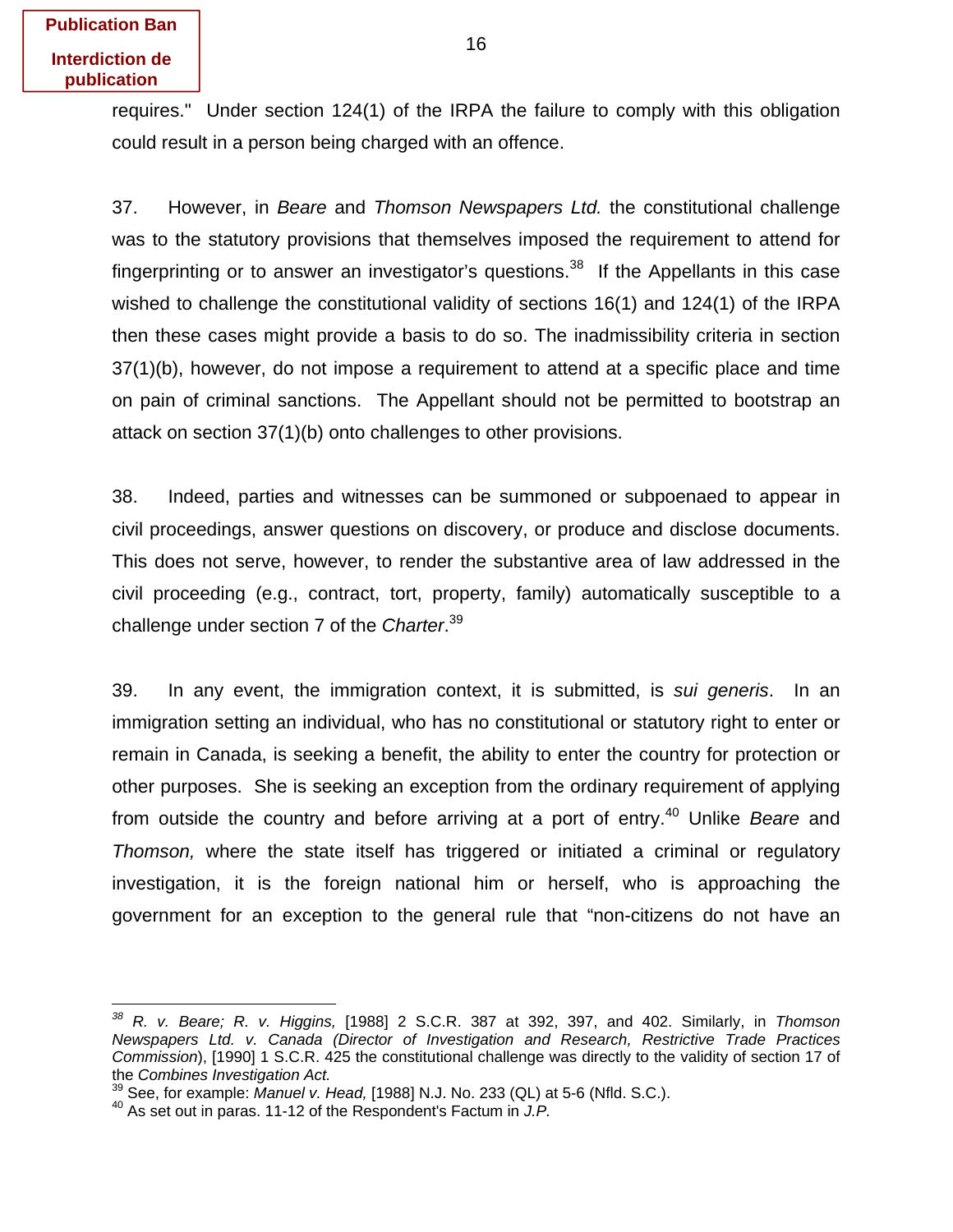unqualified right to enter or remain in Canada".<sup>41</sup> In this respect, the requirement to attend at an interview and answer questions serves to enhance the individual's liberty and mobility, by permitting the authorities to determine whether it is appropriate to permit that person to enter and proceed with the various immigration processes. Indeed, it would otherwise be impossible for immigration officials to make a determination as to whether such a person can be admitted to Canada unless the individual voluntarily provides the necessary information.

40. Canadian Courts have recognized that in a situation where an individual is seeking the benefit of an exception it is entirely appropriate to require the individual to provide the required information. For instance, in the context of seeking a Sabbatarian exemption to permit one's retail store to close on a Saturday but remain open on Sunday, Dubin C.J.O. noted:

In my opinion, it can hardly be said that the religious freedom of a retailer, who seeks to take the benefit of a provision of an Act expressly designed to accommodate such retailer for his or her religious beliefs, is significantly infringed if that retailer is required, if called upon, to state why he or she is entitled to the exemption.<sup>42</sup>

## **F. Proposed Approaches for Finding that the Psychological Threshold for a Security of the Person Infringement Has Been Met**

41. At the end of the day how is a Court to determine whether the stress and anxiety caused by proceedings initiated by the state have a serious and profound impact on a reasonable person's psychological integrity? Ontario submits that there are two possible approaches, one evidentiary and the other analytical.

42. With respect to the evidentiary requirement, this Court has recently commented that it is preferable that a violation of psychological integrity be proven by evidence through properly qualified experts, at first instance<sup>43</sup>: While this Court has being willing

 $\overline{a}$ <sup>41</sup> *Canada (Minister of Employment and Immigration) v. Chiarelli*, [1992] 1 S.C.R. 711 at 733; *Medovarski* 

*v. Canada (Minister of Employment and Immigration),* 2005 SCC 51 at para. 46.<br><sup>42</sup> Peel (Regional Municipality) v. Great Atlantic & Pacific Co. of Canada Ltd., [1991] O.J. No. 378 at para. 30 (C.A.).

<sup>43</sup> *Kazemi Estate v. Islamic Republic of Iran*, 2014 SCC 62 at para. 128.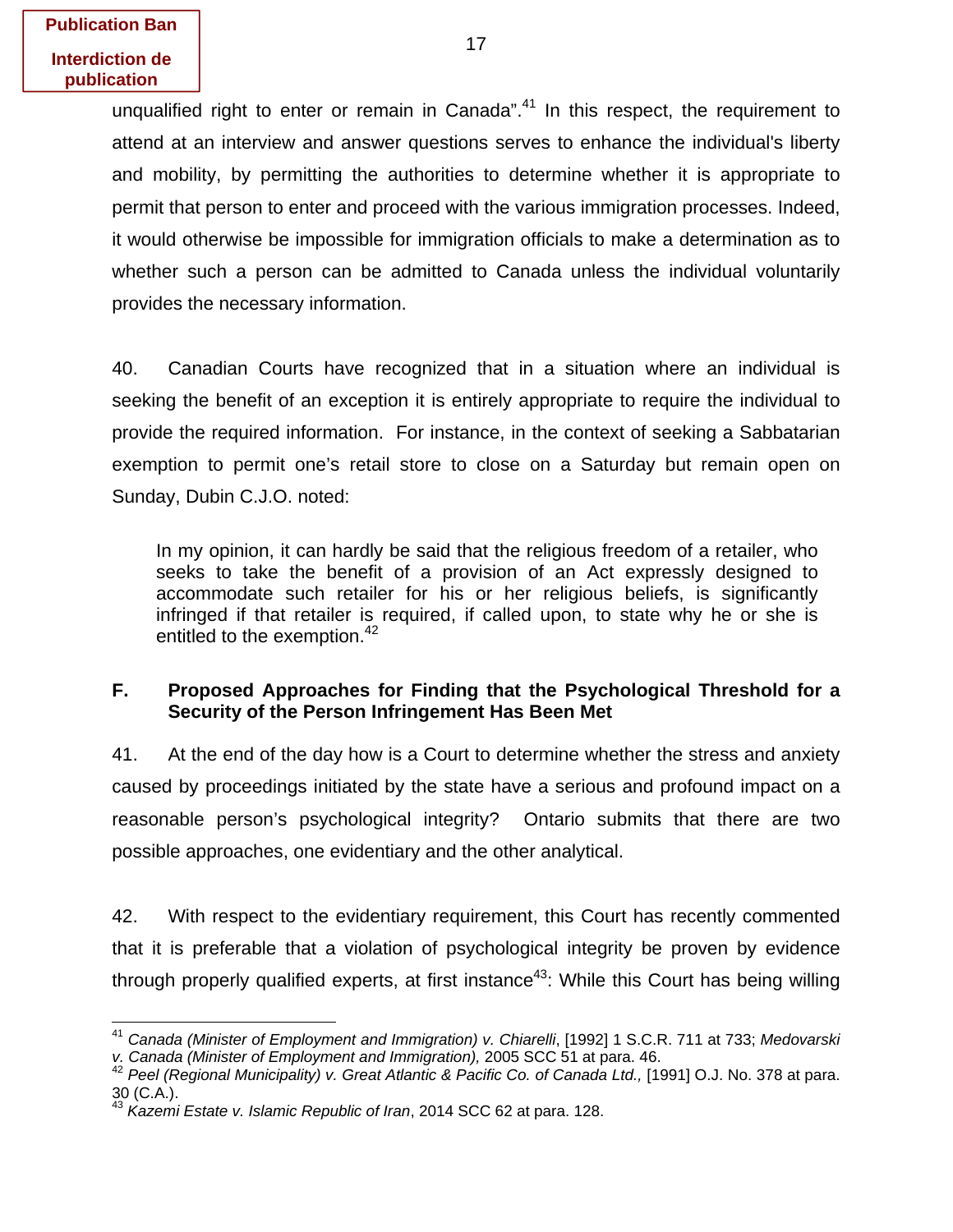to presume psychological impacts in extreme cases, Ontario submits that in the normal course, psychological integrity should be considered only based on properly admissible and objective evidence. Such evidence should be led at first instance where it can be subject to proper cross-examination. In the absence of such evidence, the presumption should be that state actions which cause some degree of stress are not, without more, an infringement of security of the person. In short, severe psychological impacts (no more than severe physical, social, economic or personal impacts) should not be assumed without adequate proof.

43. With respect to the analytical requirement, this Court has emphasized that determining whether stress is sufficiently serious and profound requires an objective test. In this regard the objective test set out in this Court's section 15 jurisprudence provides useful guidance. That inquiry has been undertaken from the point of view of a reasonable person in the claimant's position, dispassionate, and fully apprised of all the circumstances and the context of the legislation.<sup>44</sup>

44. Applying this objective test Ontario submits that a reasonable, dispassionate, foreign national, apprised of all of the circumstances and the context of the legislation, would be aware that the admissibility determination does not mean immediate deportation. Rather, she would also be aware of the full opportunity to seek protection from removal under ss. 97 and 112 of the IRPA, and even were that application to fail, a further application could be made under section 42.1. While an individual would no doubt be deeply aggrieved by a finding of inadmissibility, the fact that removal was neither imminent nor automatic should not, objectively considered, result in serious and profound psychological harm.

 $\overline{a}$ <sup>44</sup> See, for example, *Law v. Canada (Ministry of Employment and Immigration)*, [1999] 1 S.C.R. 497 at para. 60; *Gosselin v. Quebec (Attorney General)*, 2002 SCC 84 at para. 28; *Quebec v. A., supra* at paras. 154 and 419.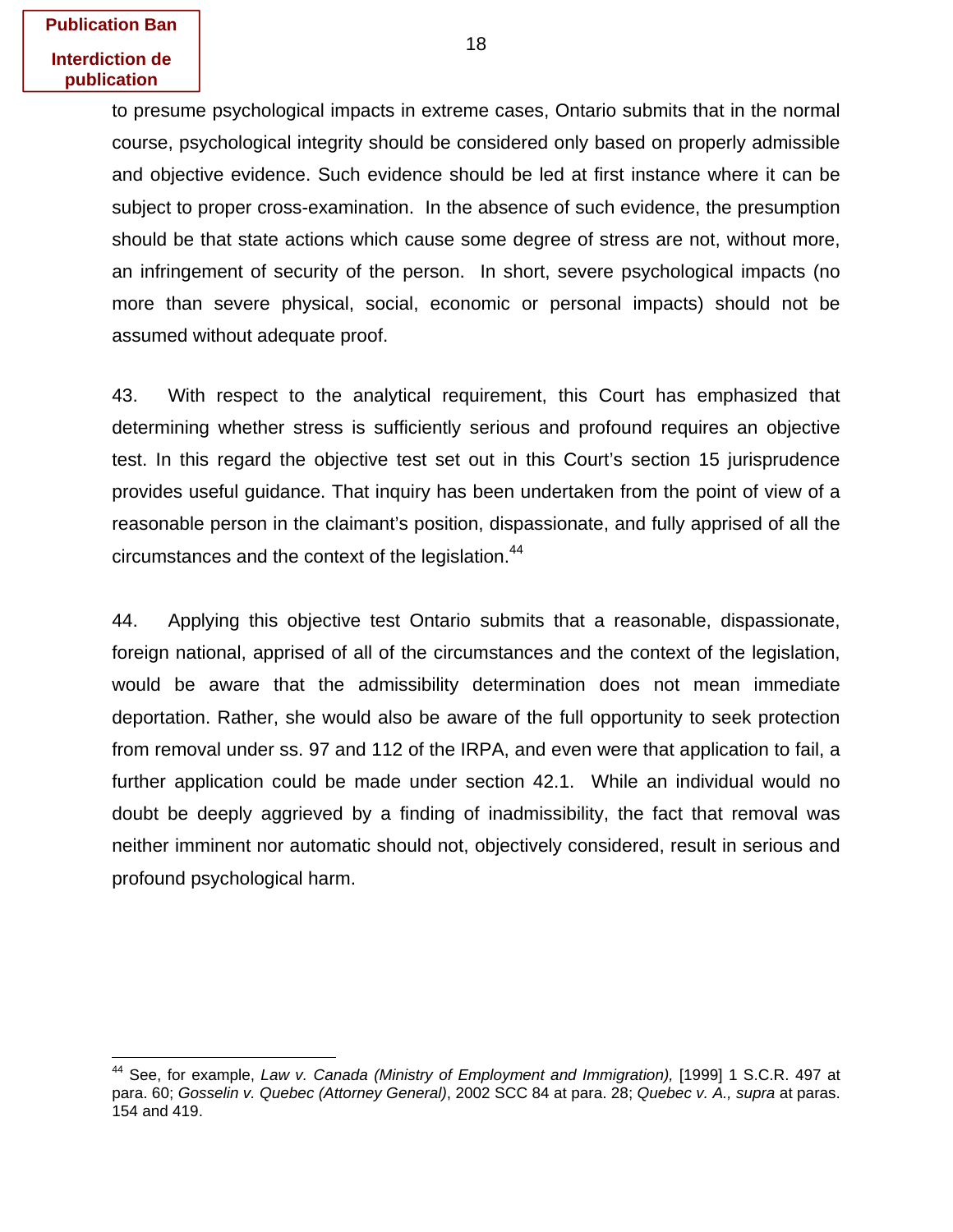**Part IV & V: Costs and Request for Oral Argument** 

45. Ontario does not seek costs. Ontario requests permission to present oral argument at the hearing of the appeal.

All of which is respectfully submitted this 22<sup>nd</sup> day of December, 2014.

Hart Schwart

Hart Schwartz **Padraic Ryan** 

Counsel for the Intervener, the Attorney General of Ontario

\_\_\_\_\_\_\_\_\_\_\_\_\_\_\_\_\_\_\_\_\_\_\_\_\_\_\_\_\_\_\_\_ \_\_\_\_\_\_\_\_\_\_\_\_\_\_\_\_\_\_\_\_\_\_\_\_\_\_\_\_\_\_\_\_\_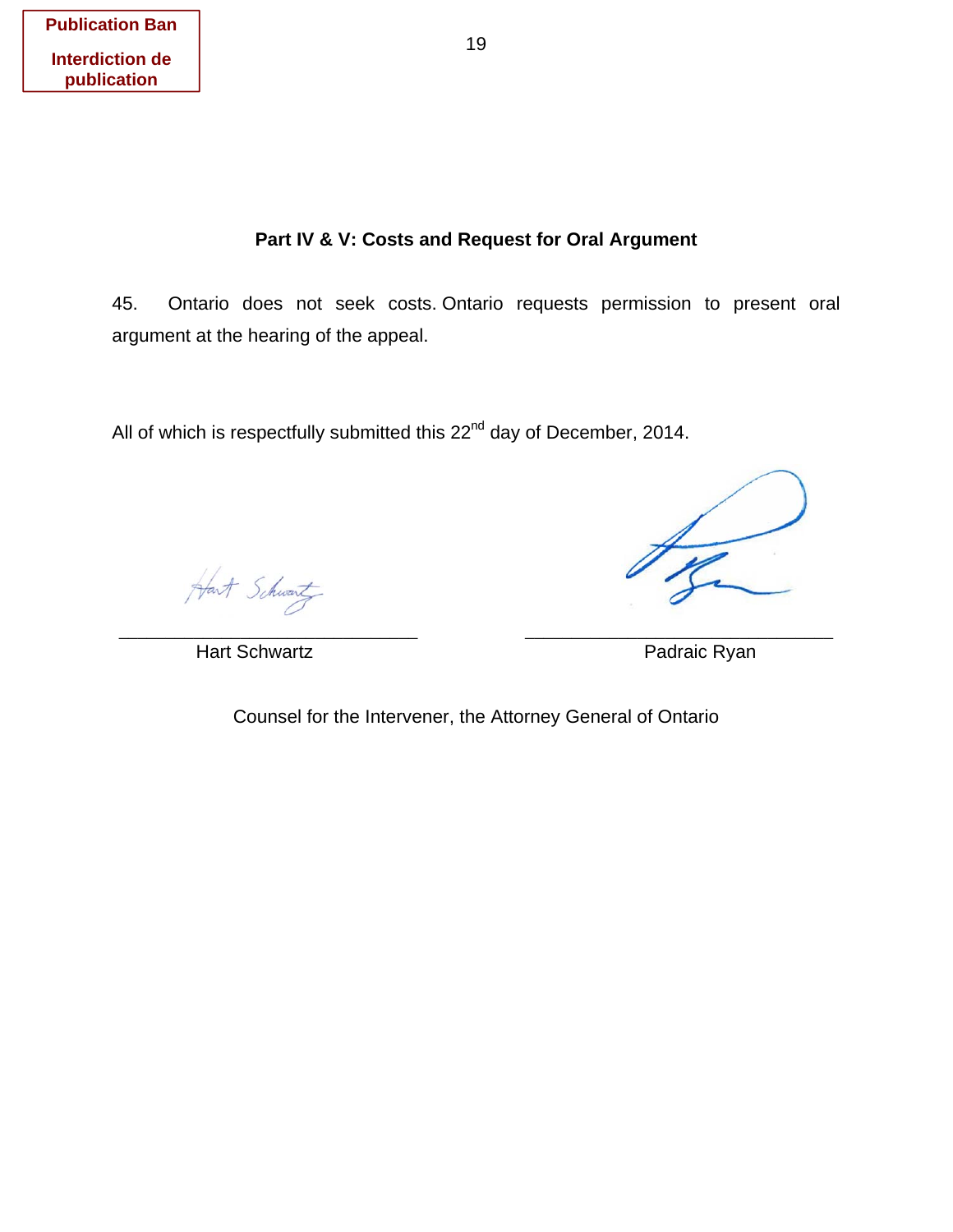| <b>Publication Ban</b> |  |
|------------------------|--|
|------------------------|--|

# **Part VI – Table of Authorities**

|     | <b>Cases</b>                                                                                                                                                                                  | Paragraph<br><b>Reference</b><br>in Factum |
|-----|-----------------------------------------------------------------------------------------------------------------------------------------------------------------------------------------------|--------------------------------------------|
| 1.  | A & L Investments Limited et al. v. The Queen, [1997] O.J. 4199 at<br>paras. 34-35 (C.A.)                                                                                                     | 8                                          |
| 2.  | Arica v. Canada (Minister of Employment and Immigration), [1995]<br>F.C.J. No. 670 at para. 14 (F.C.A.), leave to appeal to the S.C.C.<br>refused [1995] S.C.C.A. No. 347                     | 14                                         |
| 3.  | Assn. of Professional Engineers of Ontario v. Karmash, [1998]<br>O.J. No. 2161 at para. 4 (Ont. Ct. J. (Gen. Div.))                                                                           | 8                                          |
| 4.  | Barrera v. Canada (Minister of Employment and Immigration),<br>[1993] 2 F.C. 3 at para. 11 (C.A.)                                                                                             | 14                                         |
| 5.  | Belhumeur v. Barreau du Québec (Comité de Discipline), [1988]<br>J.Q. No. 905 (QL) at 13 (Que. C.A.)                                                                                          | 8                                          |
| 6.  | Biscotti v. Ontario Securities Commission, [1990] O.J. No. 1323<br>(Ont. Div. Ct.), aff'd [1991] O.J. No. 35 at para. 13 (C.A.), leave to<br>appeal to S.C.C. refused, [1991] S.C.C.A. No. 88 | 8                                          |
| 7.  | Blencoe v. British Columbia (Human Rights Commission), 2000<br>SCC 44 at paras. 57, 80                                                                                                        | 3, 29                                      |
| 8.  | Canada (Attorney General) v. United States Steel Corp., 2011<br>FCA 176 at paras. 62-67, 81                                                                                                   | 16                                         |
| 9.  | Canada (Attorney General) v. PHS Community Services Society,<br>2011 SCC 44 at paras. 91-93, 116 [Insite]                                                                                     | 5, 33                                      |
| 10. | Canada (Minister of Citizenship and Immigration) v. Li, 2009 FCA<br>85                                                                                                                        | 33                                         |
| 11. | Canada (Minister of Citizenship and Immigration) v. Toledo, 2013<br>FCA 226 at para. 69                                                                                                       | 14                                         |
| 12. | Canada (Minister of Employment and Immigration) v. Chiarelli,<br>[1992] 1 S.C.R. 711 at 733                                                                                                   | 39                                         |
| 13. | Chaoulli v. Quebec (Attorney General), 2005 SCC 35 at para. 123                                                                                                                               | 5                                          |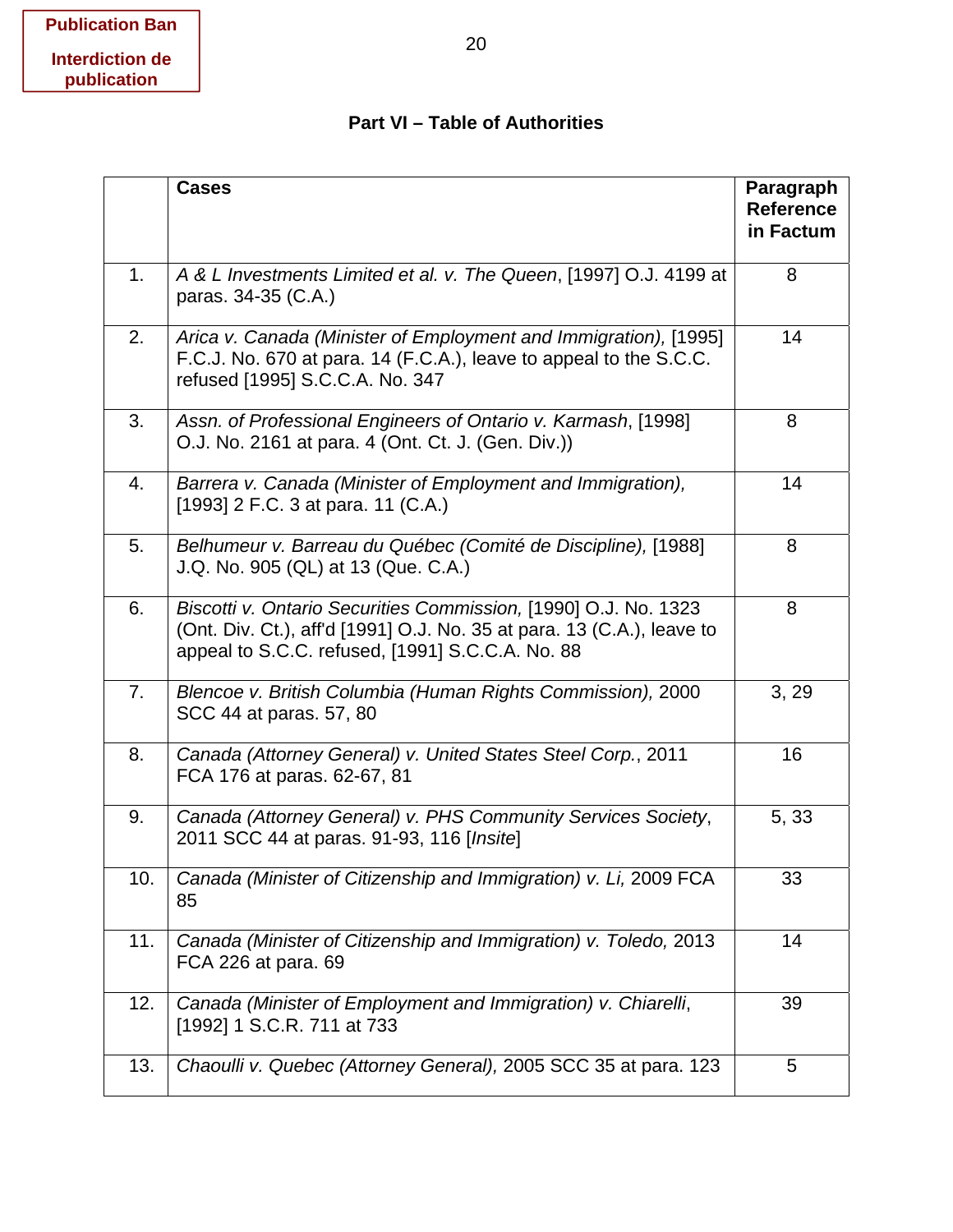|  | <b>Publication Ban</b> |  |
|--|------------------------|--|
|--|------------------------|--|

| 14. | Charboneau v. College of Physicians & Surgeons of Ontario,<br>[1985] O.J. No. 2673 at para. 22 (Ont. H.Ct. J)                                   | 8              |
|-----|-------------------------------------------------------------------------------------------------------------------------------------------------|----------------|
| 15. | Charkaoui v. Canada (Citizenship and Immigration), 2007 SCC 9<br>at paras. 13, 14 [Charkaoui I]                                                 | 20             |
| 16. | Charkaoui v. Canada (Citizenship and Immigration), 2008 SCC 38<br>at para. 53 [Charkaoui II]                                                    | 25             |
| 17. | Clitheroe v. Hydro One Inc., [2009] O.J. No. 2689 at para. 77 (Ont.<br>Sup. Ct. J.) aff'd 2010 ONCA 458                                         | 8              |
| 18. | Cosyns v. Canada (Attorney General), [1992] O.J. No. 91 at<br>paras. 10-17 (Ont. Ct. J. (Div. Ct))                                              | 8              |
| 19. | El Maghraoui v. Canada (Citizenship and Immigration), 2013 FC<br>883 at para. 21                                                                | 14             |
| 20. | Eldridge v. British Columbia (A.G.), [1997] 3 S.C.R. 624 at paras.<br>29-30                                                                     | 19, 33, 34     |
| 21. | Febles v. Canada (Citizenship and Immigration), 2014 SCC 68 at<br>para. 67                                                                      | 33             |
| 22. | G.J. v. Canada (Minister of Public Safety and Emergency<br>Preparedness), 2012 FC 1489                                                          | 33             |
| 23. | Gosselin v. Quebec (Attorney General), 2002 SCC 84 at para. 28                                                                                  | 43             |
| 24. | Irwin Toy v. Québec (Attorney General), [1989] 1 S.C.R. 927 at<br>1003                                                                          | $\overline{7}$ |
| 25. | Kazemi Estate v. Islamic Republic of Iran, 2014 SCC 62 at para.<br>128                                                                          | 42             |
| 26. | Laidlow v. Canada (Minister of Citizenship and Immigration), 2012<br>FCA 256 at paras 14-15                                                     | 14             |
| 27. | Law v. Canada (Minister of Employment and Immigration), [1999]<br>1 S.C.R. 497 at para. 60                                                      | 43             |
| 28. | Little Sisters Book and Art Emporium v. Canada (Minister of<br>Justice), 2000 SCC 69 at paras. 125-139                                          | 19, 33, 34     |
| 29. | MacBain v. Canadian Human Rights Commission, [1984] F.C.J.<br>No. 62 (QL) at 11 (F.C.) rev'd on other grounds [1985] F.C.J. No.<br>907 (F.C.A.) | 30             |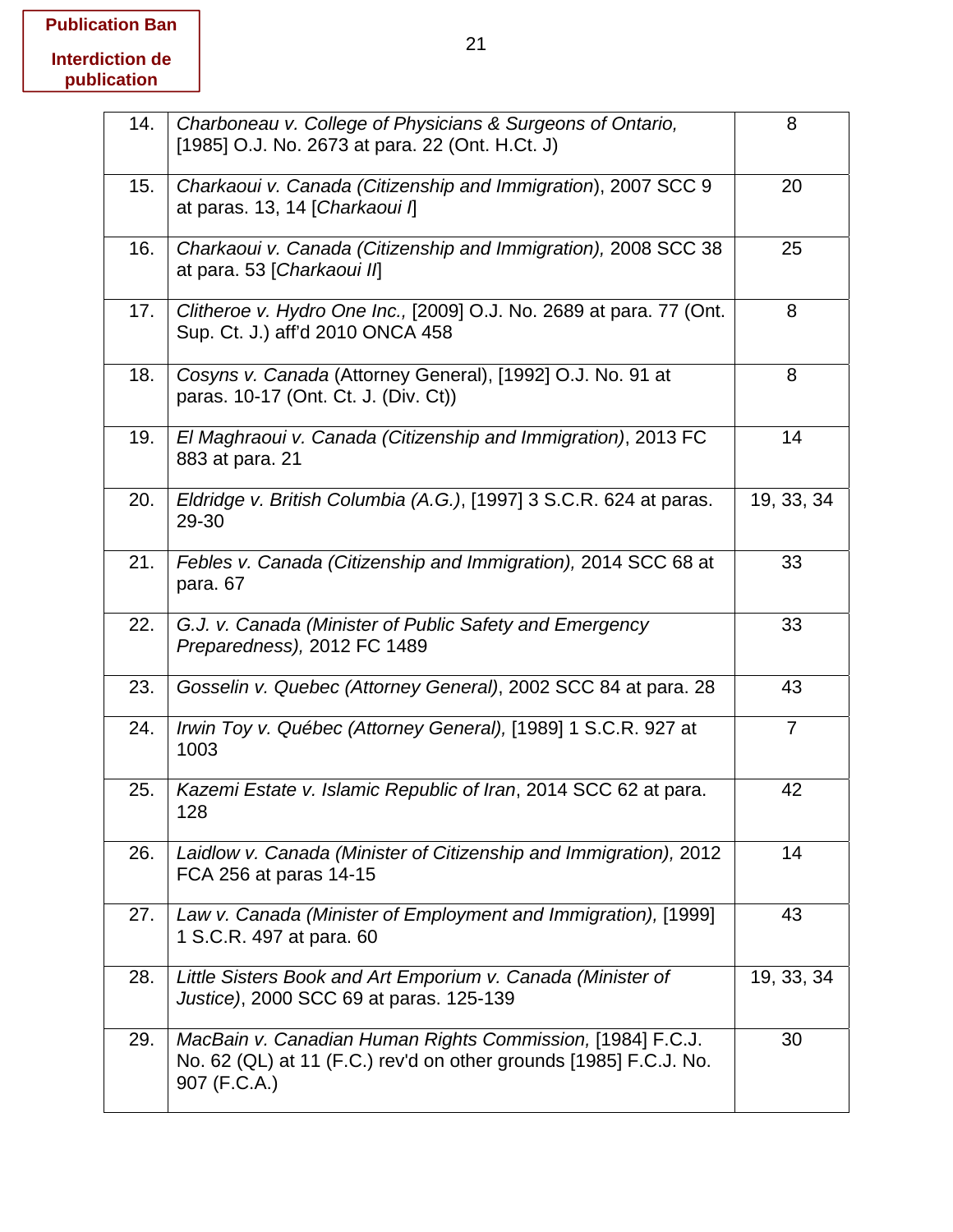|  | <b>Publication Ban</b> |  |
|--|------------------------|--|
|--|------------------------|--|

| 30. | Manuel et al v. Head, [1988] N.J. No. 233 (QL) at 5-6 (Nfld. S.C.)                                                                                                              | 38     |
|-----|---------------------------------------------------------------------------------------------------------------------------------------------------------------------------------|--------|
| 31. | Markandey v. Board of Ophthalmic Dispensers, [1994] O.J. No.<br>484 at para. 33 (Ont. Ct. J. (Gen. Div.))                                                                       | 8      |
| 32. | Medovarski v. Canada (Minister of Citizenship and Immigration),<br>2005 SCC 51 at para. 46                                                                                      | 39     |
| 33. | Mills v. The Queen, [1986] 1 S.C.R. 863 at 954-955                                                                                                                              | 35     |
| 34. | Minister of Indian Affairs v. Ranville et al., [1982] 2 S.C.R. 518 at<br>527-528                                                                                                | 1      |
| 35. | Mussani v. College of Physicians and Surgeons of Ontario, [2004]<br>O.J. No. 5176 at paras. 42-44 (C.A.)                                                                        | 8      |
| 36. | New Brunswick (Minister of Health and Community Services) v. G.<br>(J.), [1999] 3 S.C.R. 46 at paras. 59, 63                                                                    | 6      |
| 37. | Peel (Regional Municipality) v. Great Atlantic & Pacific Co. of<br>Canada Ltd., [1991] O.J. No. 378 at para. 30 (C.A.)                                                          | 40     |
| 38. | Peter v. Minister of Public Safety and Emergency Preparedness,<br>2014 FC 1073                                                                                                  | 17     |
| 39. | Poshteh v. Canada (Minister of Citizenship and Immigration),<br>2005 FCA 85 at para. 63                                                                                         | 14     |
| 40. | Quebec (Attorney General) v. A, 2013 SCC 5 at paras. 28, 123,<br>341                                                                                                            | 30, 43 |
| 41. | R. v. Assante-Messah, [1996] O.J. No. 1821 at para. 137 (Ont. Ct.<br>J. (Gen. Div.)), rev'd on other grounds [2001] O.J. No. 3819 (C.A.),<br>rev'd on other grounds 2003 SCC 38 | 16     |
| 42. | R. v. Beare; R. v. Higgins, [1988] 2 S.C.R. 387 at 392, 397, and<br>402                                                                                                         | 37     |
| 43. | R. v. Bernard, [1988] 2 S.C.R. 833 at 858                                                                                                                                       | 1      |
| 44. | R. v. Conception, 2014 SCC 60 at para. 41                                                                                                                                       | 33     |
| 45. | R. v. Creighton, [1993] 3 S.C.R. 3 at 19-23                                                                                                                                     | 29     |
| 46. | R. v. Darrach, [1998] O.J. No. 397 at paras. 85-87(C.A.), aff'd on<br>other grounds 2000 SCC 46.                                                                                | 29     |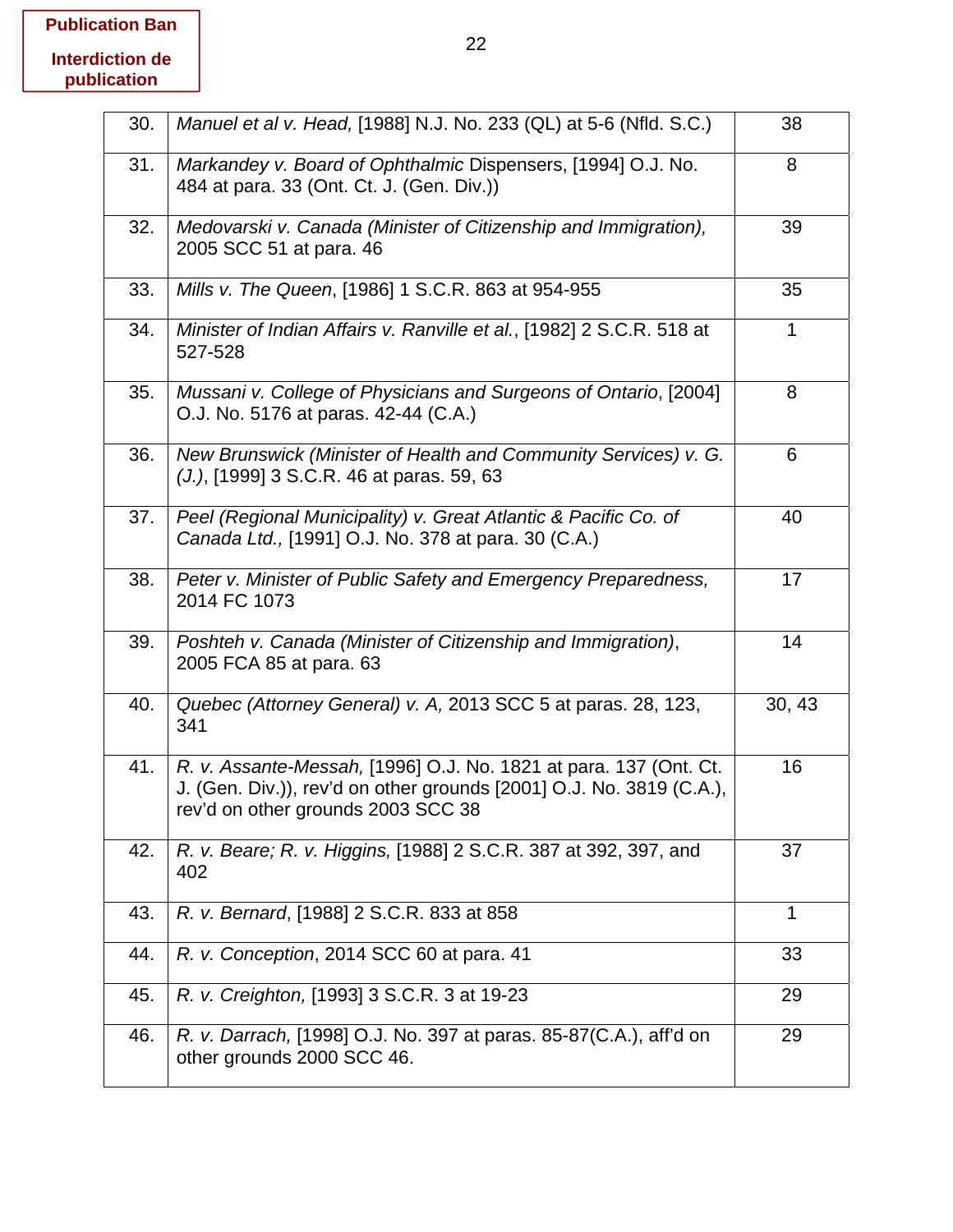# **Publication Ban**

**Interdiction de publication**

| 47. | R. v. Gardiner, [1982] 2 S.C.R. 368 at 397                                                                           | 1            |
|-----|----------------------------------------------------------------------------------------------------------------------|--------------|
| 48. | R. v. Hynes, [2001] 3 S.C.R. 623 at para. 4                                                                          | 35           |
| 49. | R. v. Kapp, 2008 SCC 41 at para. 22                                                                                  | 30           |
| 50. | R. v. Miles of Music Ltd., [1989] O.J. No. 391 (C.A.) at para. 21                                                    | 8            |
| 51. | R. v. Morgentaler, [1988] 1 S.C.R. 30 at 105-106                                                                     | 5            |
| 52. | R. v. Pearson, [1992] 3 S.C.R. 665 at 687-688                                                                        | 35           |
| 53. | R. v. Polewsky, [2005] O.J. No. 4500 at para. 4 (Ont. C.A.)                                                          | 16           |
| 54. | R. v. Pontes, [1995] 3 S.C.R. 44 at para. 47                                                                         | 16           |
| 55. | R. v. Schmidt, 2014 ONCA 188 at paras. 43-44, leave to appeal to<br>the S.C.C. refused [2014] S.C.C.A. No. 208       | 16           |
| 56. | Re Kopyto and Law Society of Upper Canada, [1993] O.J. No.<br>2550 (QL) at 12 (Ont. Ct. J. (Gen. Div.))              | 8            |
| 57. | Reclamations Systems Inc. v. Rae, [1996] O.J. No. 133 at paras.<br>78-80 (Gen. Div.)                                 | 8            |
| 58. | Reference re Secession of Quebec, [1998] 2 S.C.R. 217 at para.<br>53                                                 | $\mathbf{1}$ |
| 59. | Reference re ss. 193 and 195.1(1)(c) of the Criminal Code (Man.),<br>[1990] 1 S.C.R. 1123 at 1170, 1179              | 8, 29        |
| 60. | Romero v. Canada (Citizenship and Immigration), 2014 FC 671 at<br>para. 116                                          | 14           |
| 61. | Rutherford v. Ontario (Deputy Registrar General) (2006), 81 O.R.<br>(3d) 81 (Sup. Ct. J.) at paras. 267-268          | 30           |
| 62. | <b>British Columbia Teachers' Federation v. Vancouver School</b><br>District No. 39, 2003 BCCA 100 at paras. 201-206 | 8            |
| 63. | Segasayo v. Canada (Citizenship and Immigration), 2010 FC 173<br>at paras 27-31, aff'd [2010] FCJ No. 1343 (C.A.)    | 14           |
| 64. | Siemans v. Manitoba (Attorney General), 2003 SCC 3 at paras.<br>45-46                                                | 8            |
| 65. | Stables v. Canada (Citizenship and Immigration), 2011 FC 1319 at                                                     | 14           |
|     |                                                                                                                      |              |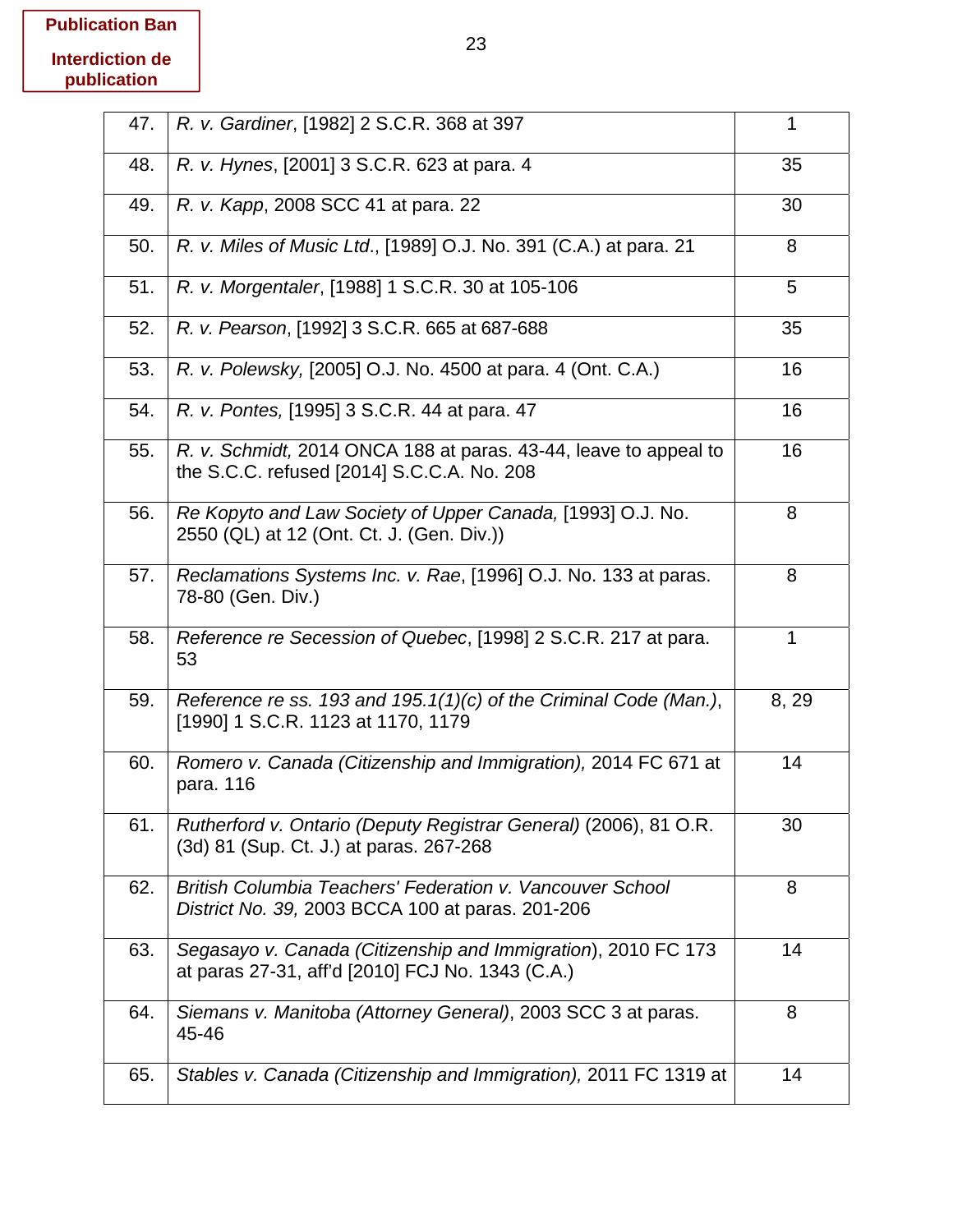|  | <b>Publication Ban</b> |  |
|--|------------------------|--|
|--|------------------------|--|

|     | para. 40                                                                                                                                      |                |  |
|-----|-----------------------------------------------------------------------------------------------------------------------------------------------|----------------|--|
| 66. | Starr v. Houlden, [1990] 1 S.C.R. 1366 at 1441-1442                                                                                           | 30             |  |
| 67. | Suresh v. Canada (Minister of Citizenship and Immigration), 2002<br>SCC 1 at para. 5                                                          |                |  |
| 68. | Tadros v. Peel (Police Services Board), 2009 ONCA 442 at para.<br>51                                                                          | 8              |  |
| 69. | Thomson Newspapers Ltd. v. Canada (Director of Investigation<br>and Research, Restrictive Trade Practices Commission), [1990] 1<br>S.C.R. 425 | 37             |  |
| 70. | Tolofson v. Jensen, [1994] 3 S.C.R. 1022 at 1061-1062                                                                                         | 1              |  |
| 71. | Walker v. Prince Edward Island, [1993] P.E.I.J. No. 111 at para.<br>16 (P.E.I.S.C. (A.D.)), aff'd [1995] 2 S.C.R. 407                         | 8              |  |
| 72. | Winnipeg Child and Family Services (Northwest Area) v. G.<br>(D.F.), [1997] 3 S.C.R. 925 at para. 134                                         | $\mathbf{1}$   |  |
|     | <b>Secondary Sources</b>                                                                                                                      |                |  |
| 73. | Ronald Dworkin, Taking Rights Seriously (Cambridge: Harvard<br>University Press, 1977), ch. 4 "Hard Cases" at 81-130                          | $\mathbf{1}$   |  |
| 74. | Frederick Schauer, "Easy Cases", (1985) 58 S. Cal. L. Rev. 399 at<br>412-413                                                                  | $\mathbf{1}$   |  |
| 75. | Henry M. Hart, Jr., "The Supreme Court 1958 Term" (1959) 73<br>Harv. L. Rev. 84 at 96                                                         | $\mathbf{1}$   |  |
| 76. | Peter W. Hogg, Constitutional Law of Canada, 5 <sup>th</sup> ed. Supp.<br>(loose-leaf) (Scarborough, Ont: 1997) at 47-17 to 47-19             | $\overline{7}$ |  |
| 77. | Kent Roach, Constitutional Remedies in Canada, 2d ed. Supp.<br>(looseleaf) (Toronto: Thomson Reuters, 2013) at para 14.260                    | 33             |  |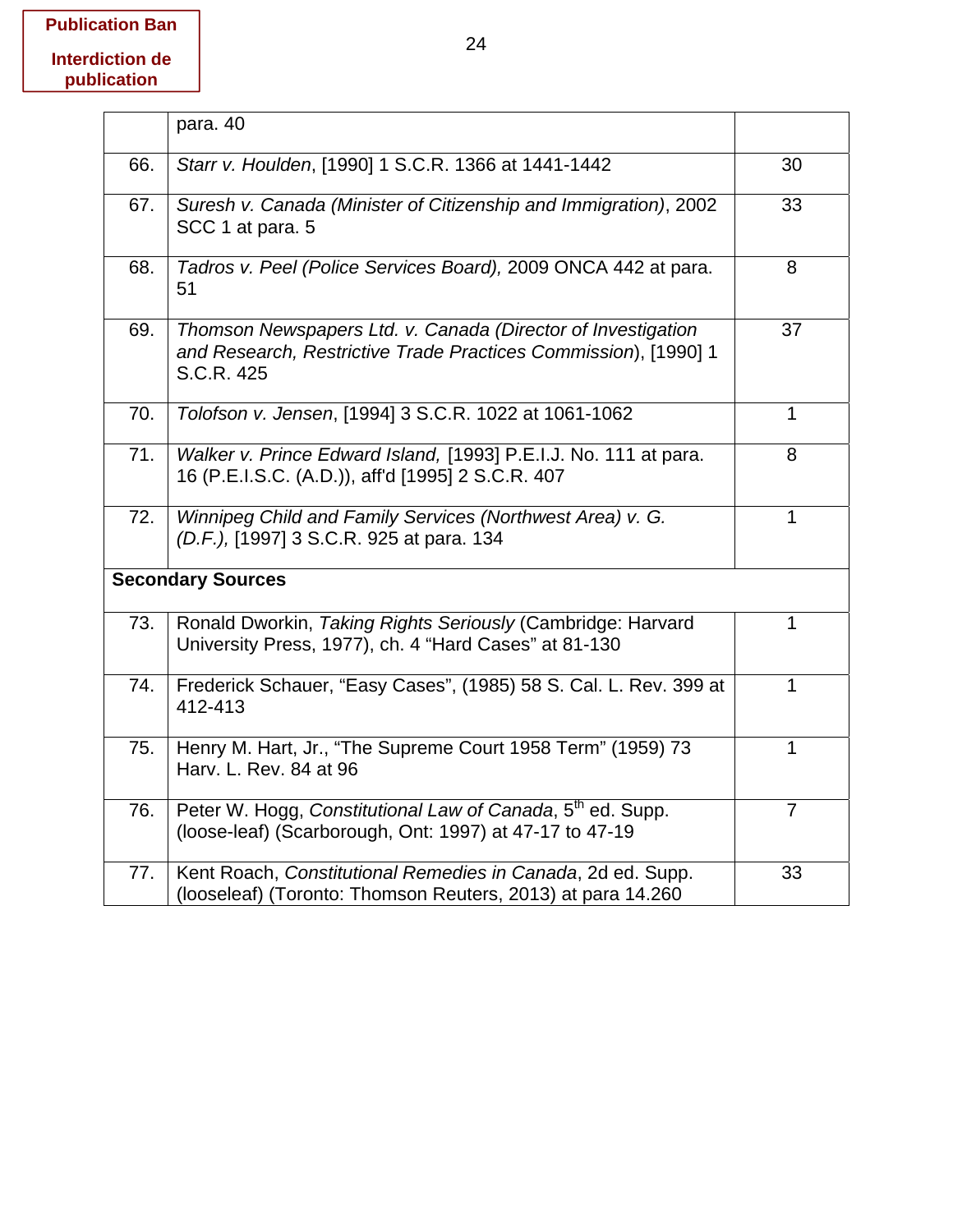## **Part VII Legislation**

Immigration and Refugee Protection Act, ss. 16(1), 37, 58(1), 97, 112, 124(1)

# **Immigration and Refugee Protection Act**

# **S.C. 2001, c. 27**

## Assented to 2001-11-01

Obligation — answer truthfully

**16.** (1) A person who makes an application must answer truthfully all questions put to them for the purpose of the examination and must produce a visa and all relevant evidence and documents that the officer reasonably requires.

## Organized criminality

**37.** (1) A permanent resident or a foreign national is inadmissible on grounds of organized criminality for

(*a*) being a member of an organization that is believed on reasonable grounds to be or to have been engaged in activity that is part of a pattern of criminal activity planned and organized by a number of persons acting in concert in furtherance of the commission of an offence punishable under an Act of Parliament by way of indictment, or in furtherance of the commission of an offence outside Canada that, if committed in Canada, would constitute such an offence, or engaging in activity that is part of such a pattern; or

(*b*) engaging, in the context of transnational crime, in activities such as people smuggling, trafficking in persons or money laundering.

## Marginal note: Application

(2) Paragraph (1)(*a*) does not lead to a determination of inadmissibility by reason only of the fact that the permanent resident or foreign national entered Canada with the assistance of a person who is involved in organized criminal activity.

Release — Immigration Division

**58.** (1) The Immigration Division shall order the release of a permanent resident or a foreign national unless it is satisfied, taking into account prescribed factors, that

(*a*) they are a danger to the public;

(*b*) they are unlikely to appear for examination, an admissibility hearing, removal from Canada, or at a proceeding that could lead to the making of a removal order by the Minister under subsection 44(2);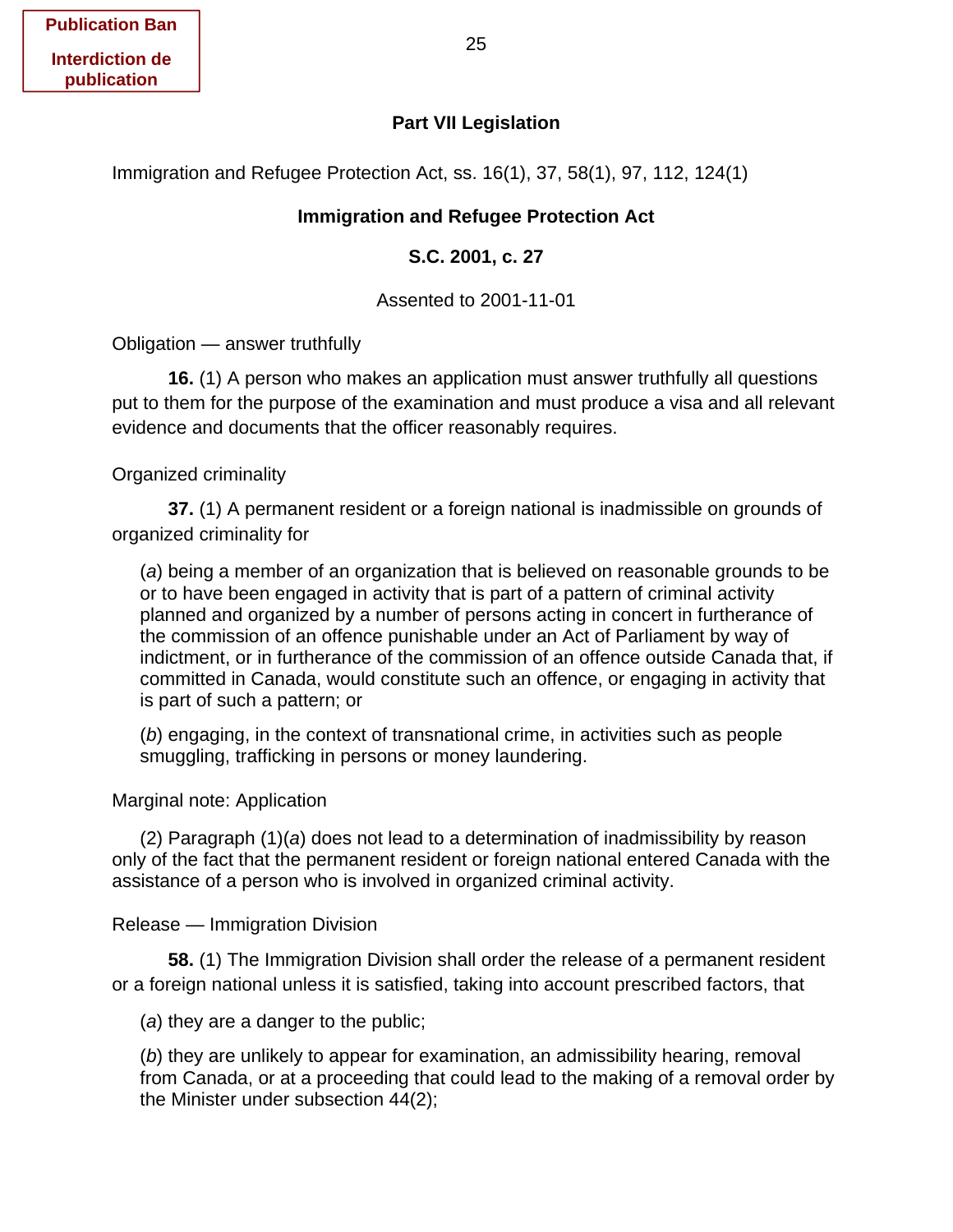(*c*) the Minister is taking necessary steps to inquire into a reasonable suspicion that they are inadmissible on grounds of security, violating human or international rights, serious criminality, criminality or organized criminality;

(*d*) the Minister is of the opinion that the identity of the foreign national — other than a designated foreign national who was 16 years of age or older on the day of the arrival that is the subject of the designation in question — has not been, but may be, established and they have not reasonably cooperated with the Minister by providing relevant information for the purpose of establishing their identity or the Minister is making reasonable efforts to establish their identity; or

(*e*) the Minister is of the opinion that the identity of the foreign national who is a designated foreign national and who was 16 years of age or older on the day of the arrival that is the subject of the designation in question has not been established.

Person in need of protection

**97.** (1) A person in need of protection is a person in Canada whose removal to their country or countries of nationality or, if they do not have a country of nationality, their country of former habitual residence, would subject them personally

(*a*) to a danger, believed on substantial grounds to exist, of torture within the meaning of Article 1 of the Convention Against Torture; or

(*b*) to a risk to their life or to a risk of cruel and unusual treatment or punishment if

(i) the person is unable or, because of that risk, unwilling to avail themself of the protection of that country,

(ii) the risk would be faced by the person in every part of that country and is not faced generally by other individuals in or from that country,

(iii) the risk is not inherent or incidental to lawful sanctions, unless imposed in disregard of accepted international standards, and

(iv) the risk is not caused by the inability of that country to provide adequate health or medical care.

Marginal note: Person in need of protection

(2) A person in Canada who is a member of a class of persons prescribed by the regulations as being in need of protection is also a person in need of protection.

## Application for protection

**112.** (1) A person in Canada, other than a person referred to in subsection 115(1), may, in accordance with the regulations, apply to the Minister for protection if they are subject to a removal order that is in force or are named in a certificate described in subsection 77(1).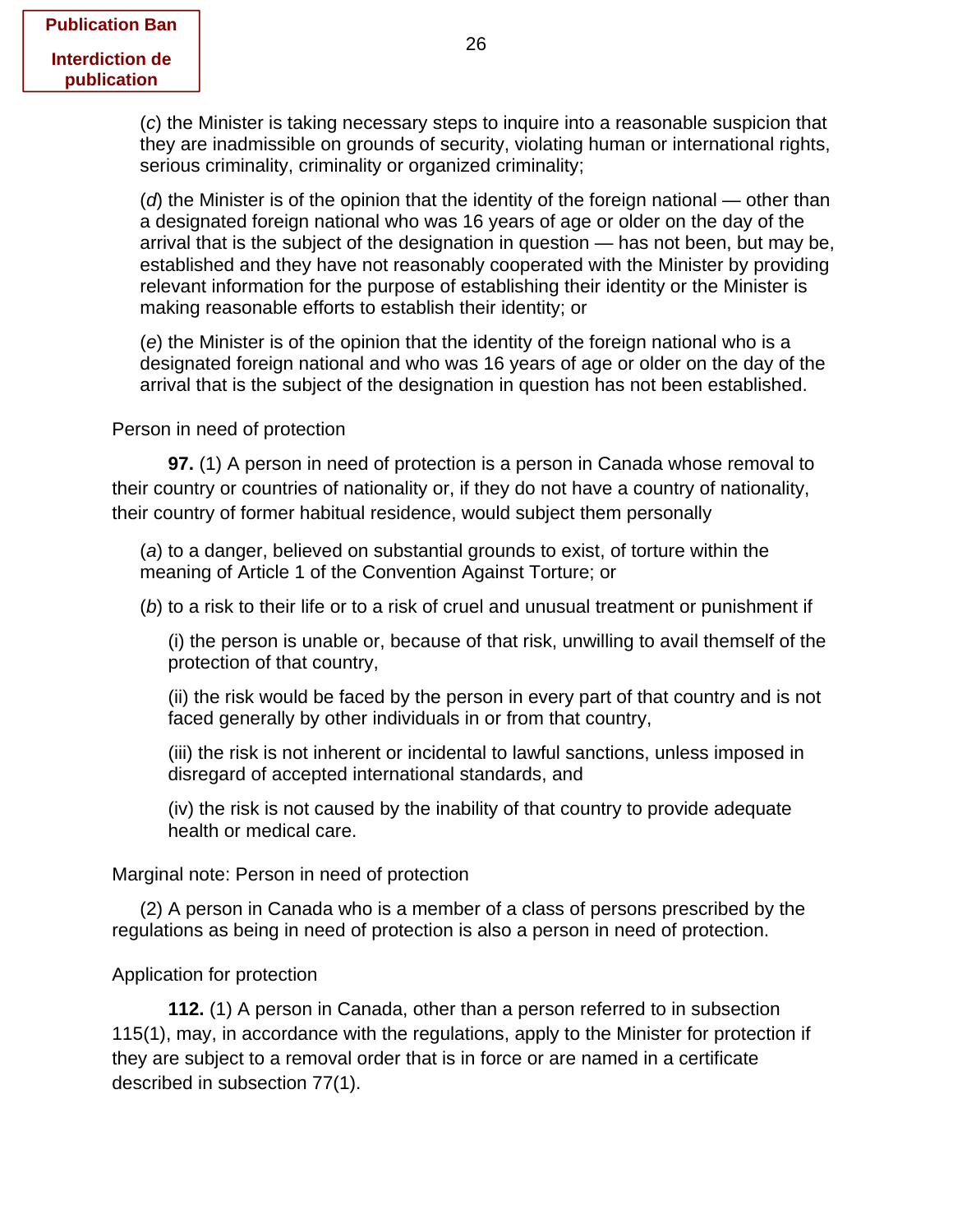Marginal note: Exception

(2) Despite subsection (1), a person may not apply for protection if

(*a*) they are the subject of an authority to proceed issued under section 15 of the *Extradition Act*;

(*b*) they have made a claim to refugee protection that has been determined under paragraph 101(1)(*e*) to be ineligible;

(*b.1*) subject to subsection (2.1), less than 12 months, or, in the case of a person who is a national of a country that is designated under subsection 109.1(1), less than 36 months, have passed since their claim for refugee protection was last rejected — unless it was deemed to be rejected under subsection 109(3) or was rejected on the basis of section E or F of Article 1 of the Refugee Convention — or determined to be withdrawn or abandoned by the Refugee Protection Division or the Refugee Appeal Division;

(*c*) subject to subsection (2.1), less than 12 months, or, in the case of a person who is a national of a country that is designated under subsection 109.1(1), less than 36 months, have passed since their last application for protection was rejected or determined to be withdrawn or abandoned by the Refugee Protection Division or the Minister.

(*d*) [Repealed, 2012, c. 17, s. 38]

Marginal note: Exemption

(2.1) The Minister may exempt from the application of paragraph (2)(*b.1*) or (*c*)

(*a*) the nationals — or, in the case of persons who do not have a country of nationality, the former habitual residents — of a country;

(*b*) the nationals or former habitual residents of a country who, before they left the country, lived in a given part of that country; and

(*c*) a class of nationals or former habitual residents of a country.

## Marginal note: Application

(2.2) However, an exemption made under subsection (2.1) does not apply to persons in respect of whom, after the day on which the exemption comes into force, a decision is made respecting their claim for refugee protection by the Refugee Protection Division or, if an appeal is made, by the Refugee Appeal Division.

# Marginal note: Regulations

(2.3) The regulations may govern any matter relating to the application of subsection (2.1) or (2.2) and may include provisions establishing the criteria to be considered when an exemption is made.